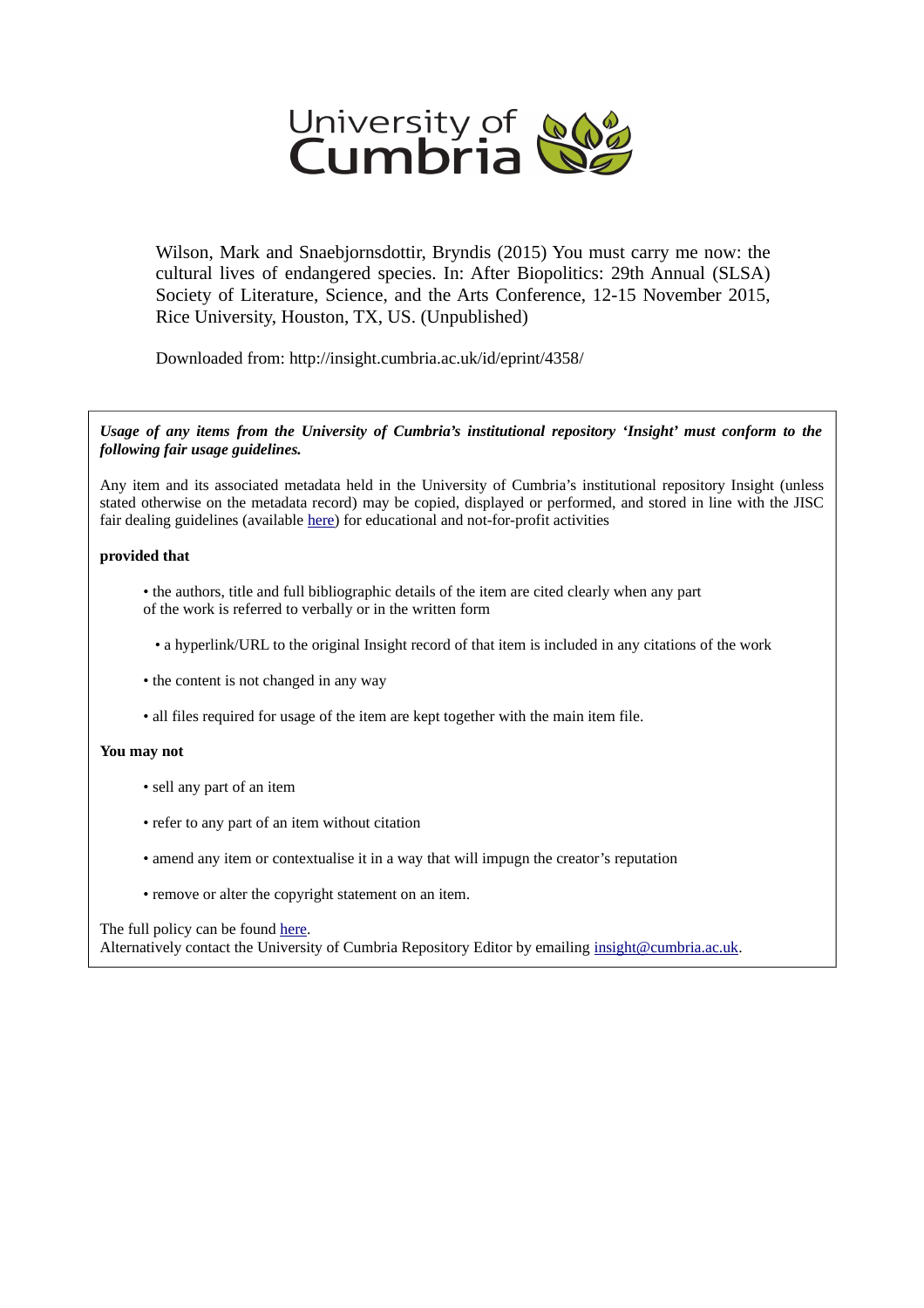# SLSA Conference 2015, "After Biopolitics"

## Rice University, Houston TX, November 12-15, 2015

## Program, Publication Date: November 9, 2015

## SESSION 1: THURSDAY 2:00-3:30

#### 1(A): BRC AUDITORIUM

Libidinal Ecology – Sex and Sustainability: A Conversation

Chair: Dominic Pettman, New School for Social Research

Participants:

Margret Grebowicz, Goucher College Dominic Pettman, New School for Social Research Respondent: Alan Stoekel, Penn State University

#### 1(B): BRC 120 EXHIBITION HALL 1

Felt Bioart: Flesh, Difference, Affect Disability Studies as a Gateway Towards Understanding Transgenic Transhumanism

Chair, Adam Zaretsky, Marist College

Dementia: Art and Personhood Melissa Liu, University of Washington, Seattle Human Embodiment & Beyond Kira deCoudres, Hampshire College Transgenic and Differently Abled: Disability Studies for Genetically Modified Humans Adam Zaretsky, Marist College

#### 1(C): BRC 120 EXHIBITION HALL 2

Toward a Biopolitics of the Sensorium

Chair: Ned Weidner, Claremont Graduate University

From Data to Dalliance: Towards a New Theory of Embodied Time

Mario Tofano, Claremont Graduate University

Sounding The Artifice: Synesthesia, Biopolitics, and Walter Benjamin

Seth Alt, Claremont Graduate University

The Smell of Death and Excrement: Reimagining Community Through Stench

Ned Weidner, Claremont Graduate University

The Waste in Lucy Walker's "Waste Land": Garbage and the Biopolitics of the Senses Tamara Ramirez, Claremont Graduate University

#### 1(D): BRC 10TH FLOOR CONFERENCE ROOM 1003

Writing "Life" (I): Infirmity, Disability, Vulnerability

Chair: Jesse Miller, University at Buffalo, SUNY

Gissing Street is Not Healthy For You: Middlebrow Reading, Mental Hygiene, and the Intemperate Normate in Christopher Morley's The Haunted Bookshop

Jesse Miller, University at Buffalo, SUNY

Disneyfied Adulthood and Dispossessed Youth in P.D. James's The Children of Men Burcu Kuheylan, SUNY at Stony Brook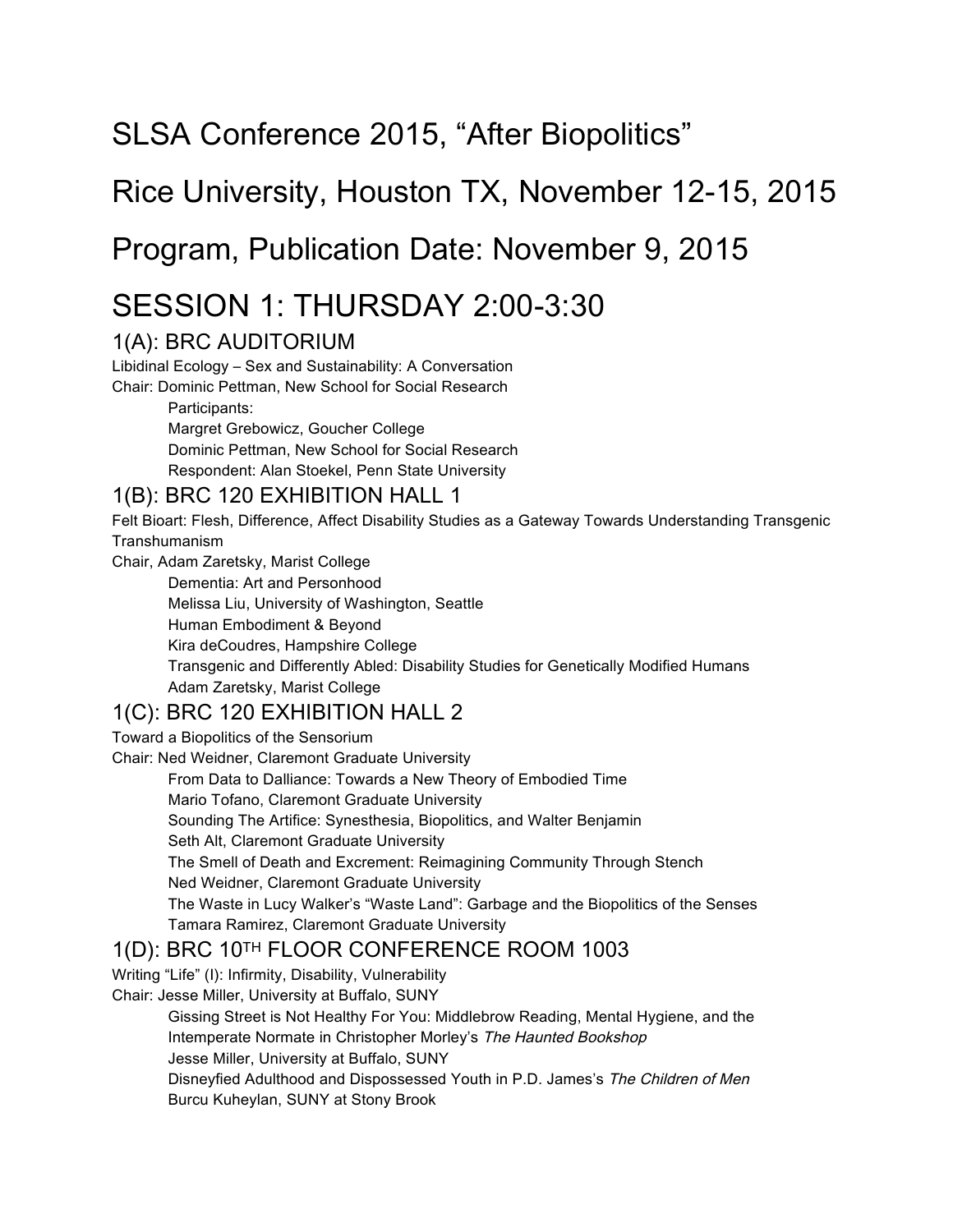Skin and Surface: Treating Leprosy in Graham Greene's A Burnt-Out Case Katherine Skwarczek, University of Illinois, Urbana-Champaign Viral Posthumanisms: Representing Zoonotic Diseases in Contemporary Narratives Raymond Malewitz, Oregon State University

## 1(E): BRC 106 BREAK OUT ROOM

Writing "Life" (II): The Body Politic

Chair: Walter Kalaidjian, Emory University

Wasting Away on the Land: Conceptions of Agency and Futurity in Nathaniel Rich's Odds Against **Tomorrow** 

Andrew Rose, Christopher Newport University

Laboring and Arboreal Bodies: Charles Chesnutt's Environmental History, or Toward a Racial Anthropocene

Joseph Carson, Rice University

Posthuman Biopolitics in Leonora Carrington's The Hearing Trumpet Walter Kalaidjian, Emory University

#### 1(F): BRC 280 LECTURE HALL

Biopolitics and Ecology (I): Micro- and Macro-Trophisms

Chair: Derek Woods, Rice University

Envisioning Amphibiosis: Theodor Rosebury and Redemptive Microbiology at the Advent of the Human Microbiome Project

Melissa Wills, University of California, Davis

Trophic Form: Biopolitics and the Imaginary Ecosystem

Derek Woods, Rice University

"Nature only wants to please itself": Biopolitics, Ecophobia, and Contradictory Natures in Terrence Malick's The Tree of Life

Connor Stratman, University of Texas

## 1(F): BRC 172 CONFERENCE ROOM

#### N/A

## 1(G): BRC 1OTH FLOOR SEMINAR ROOM 1060A

Biopolitics and Race

Chair: Eve Allegra Raimon, University of Southern Maine

The Shifting Ground of African American Memorialization

Eve Allegra Raimon, University of Southern Maine

The Steersman and the Slave Ship: Reprogramming Cybernetics and Race

Michael Hessel-Mial, Emory University

The Syntax of Survival: Biopolitics Of An Oral Practice of Parents of Black American Children Caroline Collins, UC San Diego

Race, Disease and Biopolitics: "Letting Die" and the Discourse of Genetic Susceptibility Jordan Liz, University of Memphis

## 1(H): BRC 1OTH FLOOR SEMINAR ROOM 1060B

Open

#### 1(I): BRC 282

Biopolitics Before "Biopolitics" (I): Antiquity

Chair: Richard Hutchins, Princeton University

Animal Technologies and Animal Revolt in Lucretius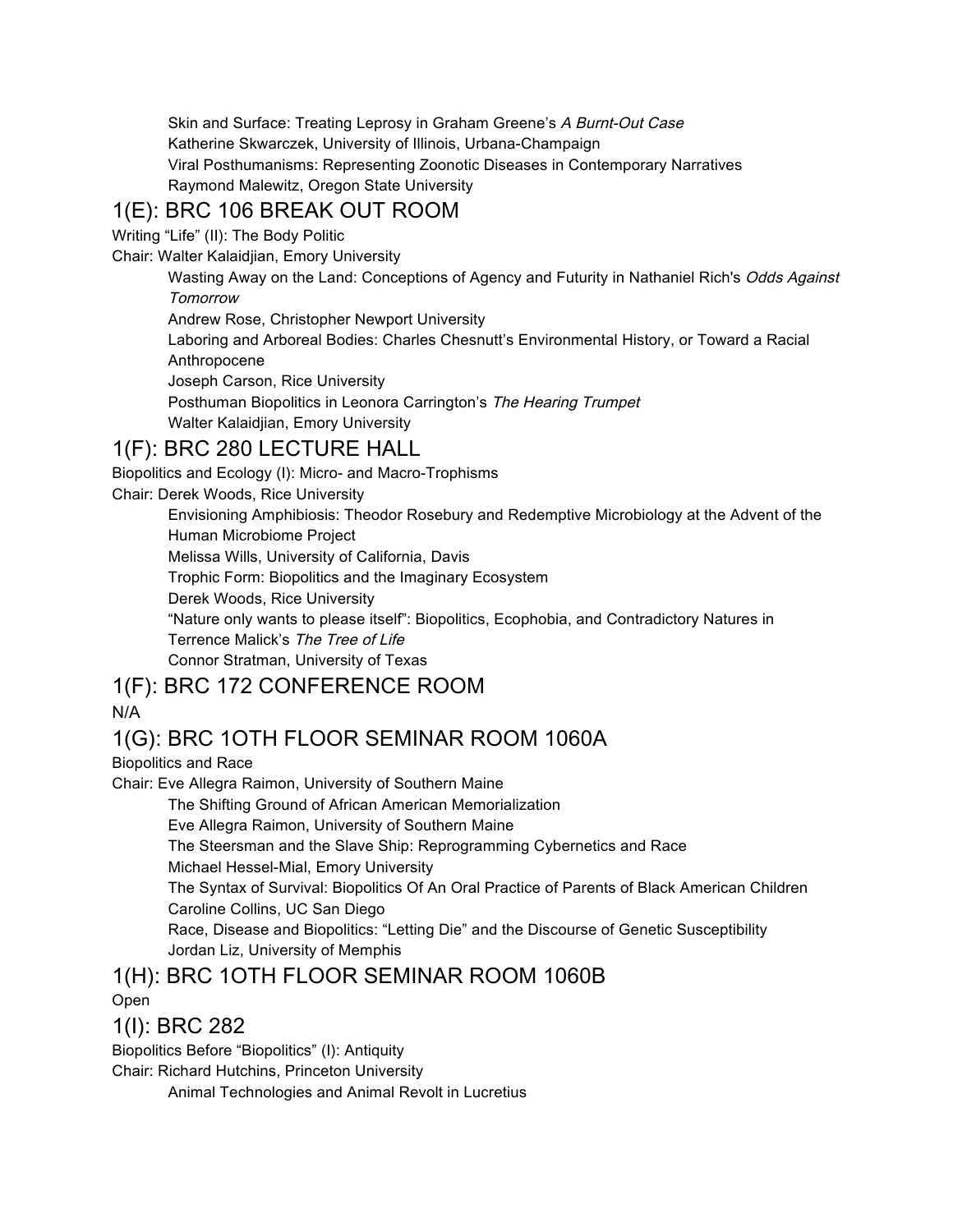Richard Hutchins, Princeton University Blackbirds and Biopolitics: Popular Receptions of Morality and Science via Aesop Jason Hogue, University of Texas, Arlington Relics Were Never Modern: Theorizing Hospitality without Sacrifice Rachel S. Anderson, Grand Valley State University

1(J): BRC 284

N/A

1(K): BRC 285

N/A

1(L): BRC 286

N/A

1(M) Pop-up Performance in BRC 120 Exhibition Hall:

"The Animal Revolution," Ron Broglio, Arizona State University

## SESSION 2: THURSDAY 4:00-5:30

## 2(A): BRC AUDITORIUM

Biopolitics Before "Biopolitics" (II): A Conversation on Biopolitical Thought and the Renaissance Chair: Joseph Campana, Rice University

Participants:

Steven Swarbrick, Brown University

Patricia Cahill, Emory University

Joseph Campana, Rice University

Perry Guevera, Emory University

#### 2(B): BRC 120 EXHIBITION HALL 1

Beyond the Ocular: Space and Sensation in Modern and Contemporary Art

Chairs: Ashley Busby, Susquehanna University; Melissa Warak, University of Texas at El Paso Surreal Sensations: Surrealist Exhibitions Spaces as Immersive Sensory Environments Ashley Busby, Susquehanna University

Fanatical Allies: Between First Glance and Double Take (Situating Jean Dubuffet in the Greenberg-ian Postwar Milieu in America)

Roja Najafi, University of Texas at El Paso

Ancient Music and Contemporary Sculpture: Houston's Infinity Machine

Melissa Warak, University of Texas at El Paso

## 2(C): BRC 120 EXHIBITION HALL 2

Reconceptualizing Aesthetics

Chair: Jennifer Wagner-Lawlor, Penn State University

Becoming Plastic: Reconceptualizing Aesthetics for Art in the Posthuman

Jennifer Wagner-Lawlor, Penn State University

Restaging Chemical Warfare in Art: The Affirmative Power of Judy Chicago's "Atmosphere Pieces"

Susanneh Bieber, Crystal Bridges Museum

Alice's Adventures Under Glass: Photography, Science, and Lewis Carroll's Alice Books Emily Lyons, University of Arizona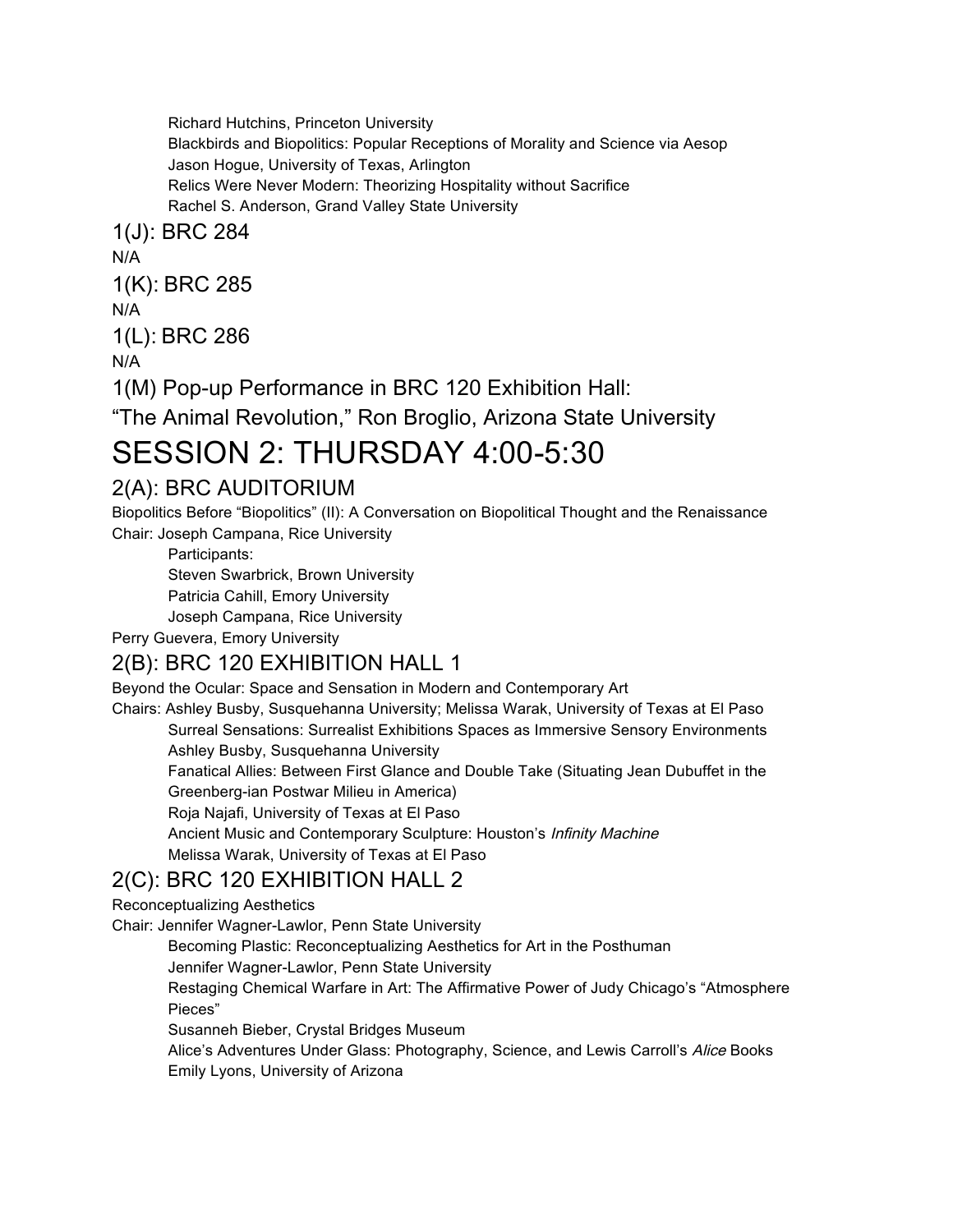Improvising Consciousness Josephine Anstey, University at Buffalo

## 2(D): BRC 10TH FLOOR CONFERENCE ROOM 1003

Papers from the Society for the Study of Biopolitical Futures (I): The Biopolitical Infrastructure of Blood, Soil, and Sex

Chair: Cristina Iuli, Universitá degli Studi del Piemonte Orientale

From Misrecognition to Pattern Recognition, from Biopolitics to Bioinformatics:

Adventures of Blood, Sex and Soil in Annihilation Films

Cristina Iuli, Universitá degli Studi del Piemonte Orientale

Biopolitical Junkyards, Remediation and Risk: Blood, Sex, and Soil

Aaron Jaffe, University of Louisville

Bloody Orgies of the Emergent Metropole: System, Scene, Soiled

Ted Geier, Rice University

#### 2(E): BRC 106 BREAK OUT ROOM

Biopolitics and Companion Animals

Chair: Steven LeMieux, University of Texas at Austin

"Distilling Doggie Dynamics": Interrogating the Biopolitics of EA's The Sims series

Melissa Bianchi, University of Florida

Queer Intimacies on the Frontline: A Theoretical Account of Human/Canine Relations within the United States Military

Cynthia Bateman, University of South Carolina

Regulating Reproduction: The Biopolitics of Spaying & Neutering

Meredith Clark, Arizona State University

Post-parasite: Cats, Toxoplasma gondii, and I

Steven LeMieux, University of Texas at Austin

#### 2(F): BRC 280 LECTURE HALL

Air Stream

Chair, Karen Pinkus, Cornell University

Airborne: Noise Pollution and Environmental Imaginaries Marina Peterson, Ohio University Cloud Culture: Regarding the Incommensurability of Air and Aesthetics Heather Diack, University of Miami Respondent: Karen Pinkus

2(F): BRC 172 CONFERENCE ROOM N/A

## 2(G): BRC 1OTH FLOOR SEMINAR ROOM 1060A

Virtual Bodies, Material Effects: Medical Technology, Biopolitics, and the Occlusion of Alterity Chair: Steven Pokornowski, Whittier College

Decolonialism, Medicine, and Provincialized Biopolitics Steven Pokornowski, Whittier College Of Mere and Surplus Flesh: The Biopolitical Afterlives of Saartjie Baartman and Henrietta Lacks, or, Decoding Biopower's Post-Racial Futures Rachel Ann Walsh, St. Bonaventure University Statistics, Biopolitics, and Synecdochal Characterization Sophia Hsu, Rice University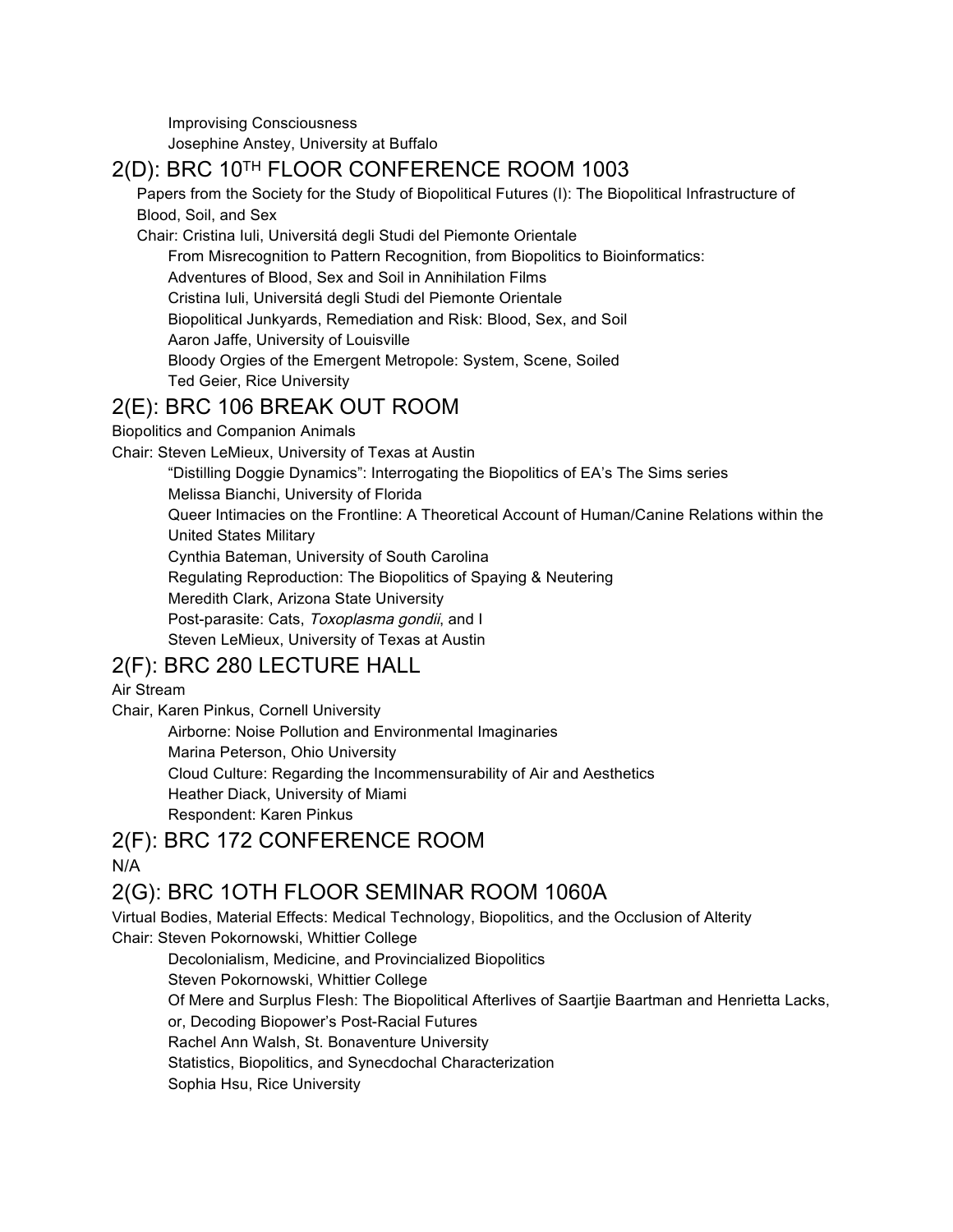## 2(H): BRC 1OTH FLOOR SEMINAR ROOM 1060B

The Posthumanism Turn as the Capitalist Sublime

Chair, Robert Faivre, SUNY Adirondack

Biopolitical Feminism and After: Gender, Labor and the Crisis of Capitalism Jennifer Cotter, William Jewell College Planetary Ethics, Racial Assemblages, and Class Difference Amrohini Sahay, Hofstra University Reading Dialectically: or; Sublating the Climate Fictions of Posthumanism Robert Faivre, SUNY Adirondack

## 2(I): BRC 282 (until 5:20)

Figures of the Juridico-Political (I): Techniques and Methods Chair: Annie Lowe, Rice University Before Biopolitics: Michel Foucault and Quantitative Method Jonathan Schroeder, University of Chicago Biopolitics and the Intercultural Cities Project Senka Bozic Vrbancic, University of Zadar and Tomislav Pletenac, University of Zagreb Governmentality 'After Biopolitics' Annie Lowe, Rice University

2(J): BRC 284

N/A

#### 2(K): BRC 285

Rethinking the "Objects" of Biopolitics

Chair: Erik Davis, Rice University

Re-Animism: or, Object Oriented Imagination Erik Davis, Rice University Rethinking Biopolitics through Bitcoin and Blockchain Technology Melanie Swan, Kingston University London The Popular as Biopolitical Project & Objective James Hay, Institute of Communications Research, University of Illinois Towards an Ergonomics of Bios Mark Martinez, Missouri State University

## 2(L): BRC 286

Sex, Time, and Sharknados: Intangible Turning Points of Biopolitics Chair: Kim Lacey, Saginaw Valley State University Sex Without Biology: The Culture of Desire and the Politics of the Public Sphere. Conor Shaw-Draves, Saginaw Valley State University Biopolitics of Slow: Turning Points in Scientific Representation and Ecological Biopolitics Jared Grogan, Wayne State University How to Survive a Sharknado and Other Unnatural Disasters, or The Citizen-Body Under Arrest Kim Lacey, Saginaw Valley State University

# Thursday 5:30-7:00

BRC Exhibition Hall: Opening Reception for Art Exhibition

## Thursday 7:00-8:30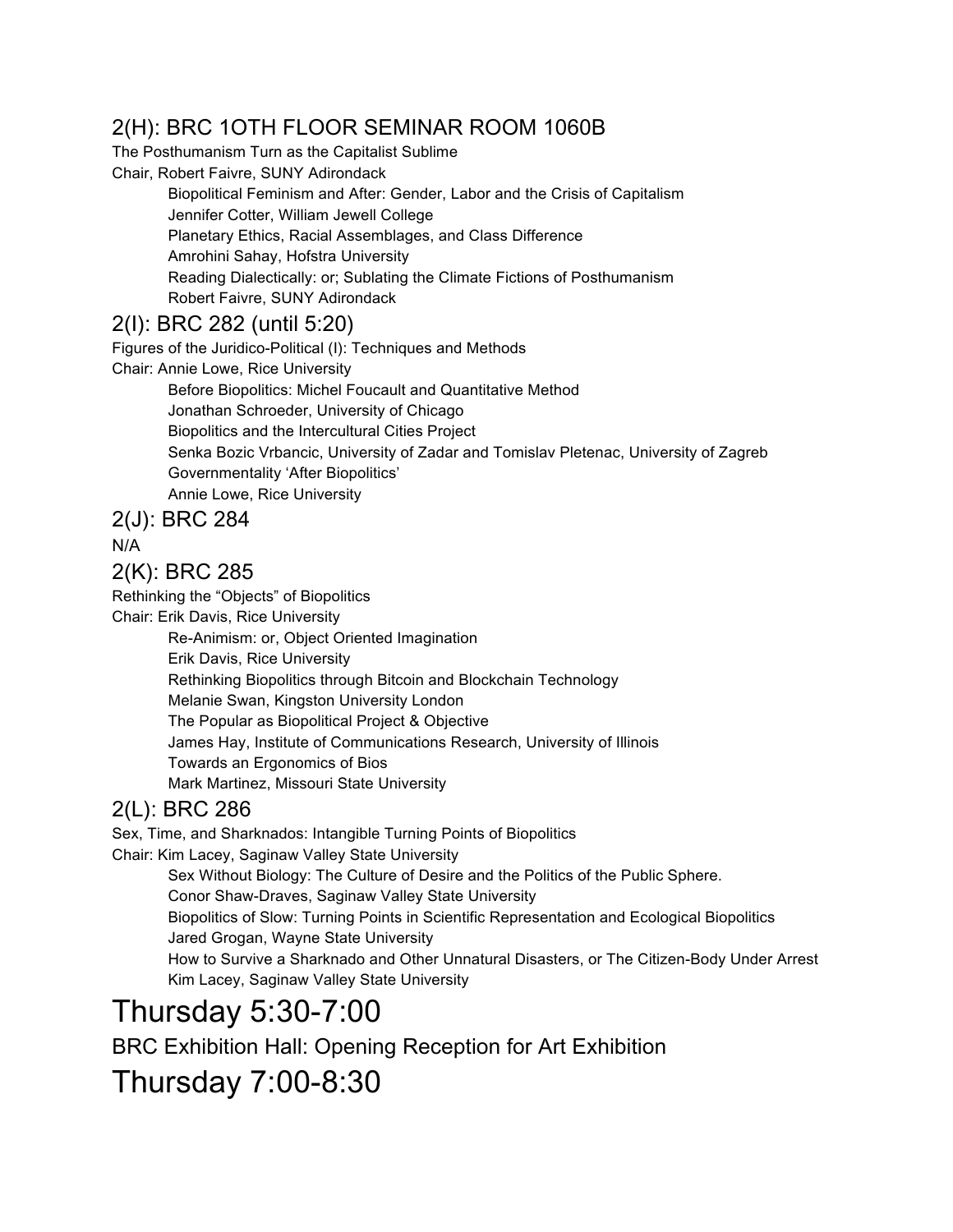## Keynote Talk by Mark Dion, BRC Auditorium SESSION 3: FRIDAY 9:00-10:30

## 3(A): BRC AUDITORIUM

Encounters with Joan Slonczewski (I): Transhuman Evolution in Antarctica Joan Slonczewski, Kenyon College

Introduced by Bruce Clarke, Texas Tech University

## 3(B): BRC 120 EXHIBITION HALL 1

Making "Life"

Chair: Kari Nixon, SMU

Life at the Borderline: The Bio/Chemical Divide

Kari Nixon, SMU

Future Life Will Be Synthetic: About the Emergence of Engineered Life, Its Promise, Prophecies, Media, and the Formal Causalities Needed to Make Sense of Them

Thierry Bardini, Université de Montréal

Towards the discovery of virtual potentials of life: In Potentia and Biopolitics of Bioart Emre Sünter, University of Montreal

Life as a process of making in the Mixe Highlands (Oaxaca, Mexico): towards a 'general pragmatics' of life

Perif Pitrou, CNRS, Laboratoire d'anthropologie sociale - Pépinière Interdisciplinaire CNRS-P

## 3(C): BRC 120 EXHIBITION HALL 2

Expanding Systems Aesthetics (I): Institutional Critique and the Systems Aesthetic Chairs, Francis Halsall, National College of Art and Design, Dublin and Johanna Gosse, Columbia **University** 

Open Systems as the US Mail, The Telegraph and The Semaphore Alphabet: Decoding William Copley's SMS Portfolios

Mike Maizels, Davis Museum at Wellesley College

Light and Space as Institutional Critique

Dawna Schuld, Indiana University, Bloomington

"When Attitudes Become Toys": Play Orbit and the Cybernetics of Participation

Tim Stott, Dublin Institute of Technology

## 3(D): BRC 10TH FLOOR CONFERENCE ROOM 1003

Algorithms of Experience: Experiments in the Politics of Cultural Computation Chair: Ed Finn, Arizona State University

Algorithmic Culture and the Politics of Process

Ed Finn, Arizona State University

Black Box Fictions: Tom McCarthy's "Satin Island," Reality Hunger, and the Politics of Algorithmic Intelligibility

Lee Konstantinou, University of Maryland

From Gamification to Experimental Games

Patrick Jagoda, University of Chicago

Respondent: Avery Slater, UT Austin

## 3(E): BRC 106 BREAK OUT ROOM

The Afterlives of Bodies: Sounds, Songs, Calls

Chair: Fran Bartkowski, Rutgers University—Newark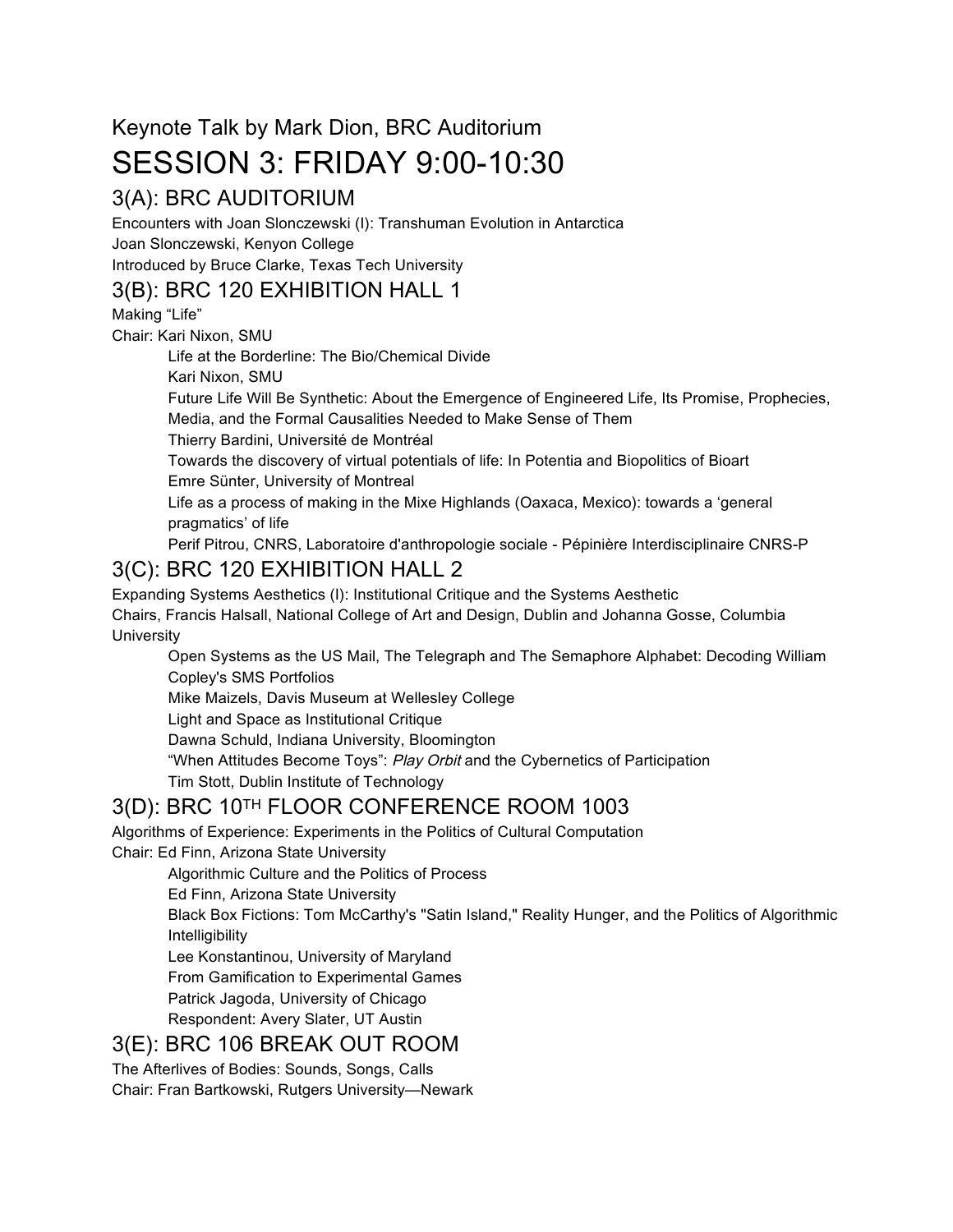Biophilia: Viral Desire, Media, and Digital Biopolitics Stephen McNulty, Rutgers University-Newark Tissue Culture: Eugenics and The Child as Organic Form Julian Gil-Peterson, University of Pittsburgh Civilized Animals: Contradictions of Freedom and Control in Prisoner and Horse Rehabilitation Erica Tom, Rutgers University-Newark Sound in the Natural-History Museum: Birds, Music, and Natural Identity Rachel Mundy, Rutgers University-Newark

### 3(F): BRC 280 LECTURE HALL

Gillen D'Arcy Wood's Tambora: The Eruption that Changed the World: A Roundtable Discussion Chairs: Robert Markley, University of Illinois, Urbana-Champaign and Noah Heringman, University of Missouri

Gillen Wood's Tambora Noah Heringman, University of Missouri Tambora Reconsidered Rajani Sudan, Southern Methodist University Catastrophic History in Environmental Literary Studies Eric Gidal, University of Iowa

## 3(G): BRC 172 CONFERENCE ROOM

Pushing the Boundaries of Nature Writing (ASLE panel) Chair: Karen Anderson, St. Mary's College of Maryland

> Domestic Pests Karen Anderson, St. Mary's College of Maryland Ecofeminism and the human body: the naked photo project Janine DeBaise, State University of New York College of Environmental Science and Forestry Untitled (poems) Karl Zuelke, Mount St. Joseph University Untitled (poems) Stephanie Strickland, Independent

## 3(H): BRC 1OTH FLOOR SEMINAR ROOM 1060A

The Biopolitics of Sensation (I): Interfaces

Chairs: David Parisi, College of Charleston and Mark Paterson, University of Pittsburgh Biopolitics and Sensation: Remarks on the Subjectification of Experience David Parisi, College of Charleston and Mark Paterson, University of Pittsburgh Imagining the Aerial Sensorium: From Hot Air Balloons to Drones Kelly Bezio, Texas A&M, Corpus Christi Affecting the Interface: A Critical Engagement With Interface Design and Interpretation

Brittany Paris, UCLA and K. B. Cornelius, UCLA

## 3(I): BRC 1OTH FLOOR SEMINAR ROOM 1060B

Feminism and Biopolitics—Sex and Reproduction

Chair: Merry Jett, University of Texas at Dallas

"Short-gevity": Sex, Degeneracy, and Nineteenth-Century Free-Love Feminism Emily Waples, University of Michigan Reproduction and Biopolitics in the Victorian Sensation Novel Sophia Hsu, Rice University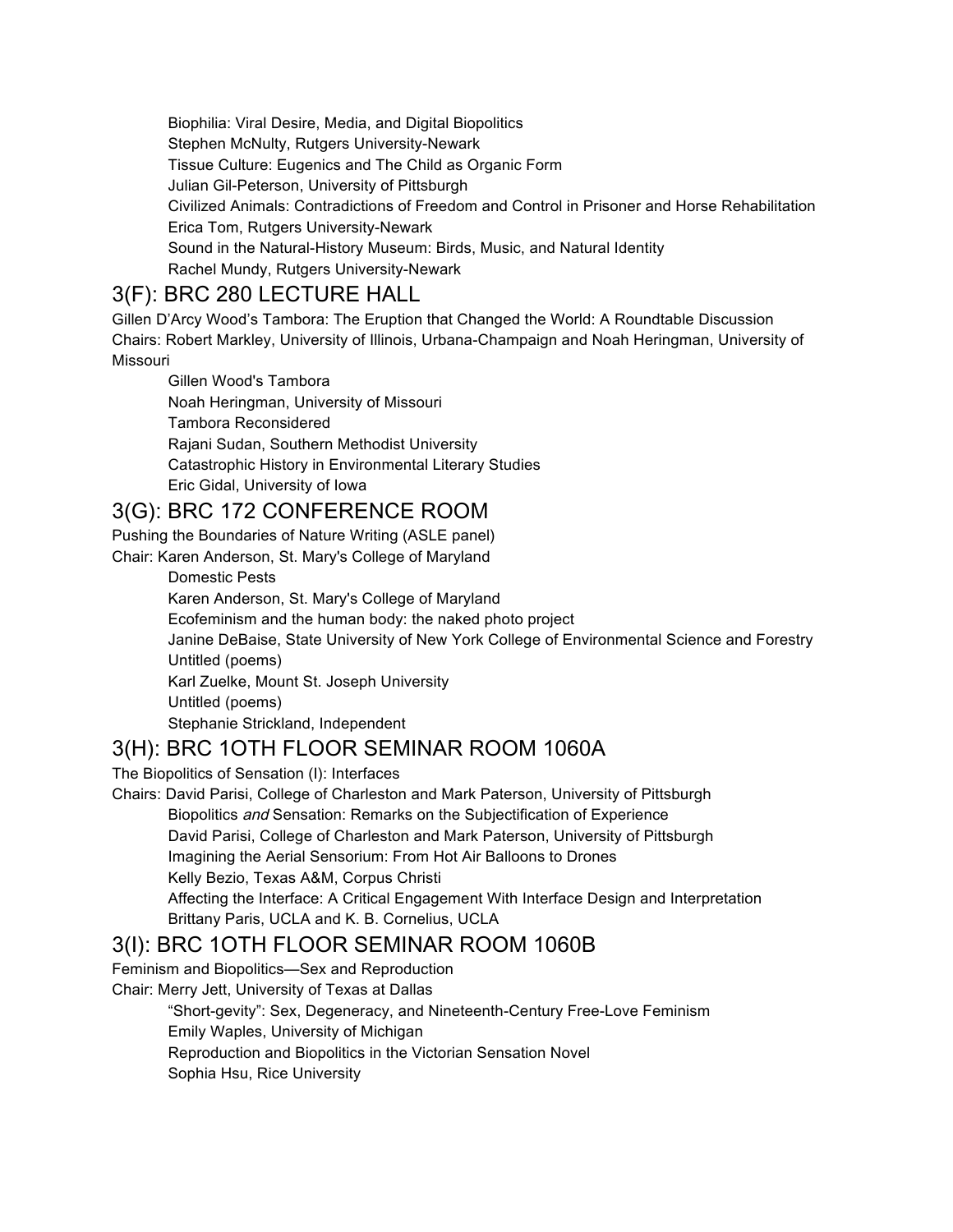Evil Wombs and Fragile Minds: The Gendered Biopolitics of Madness in 1970s Hollywood Cinema

Merry Jett, University of Texas at Dallas

3(J): BRC 282 N/A 3(K): BRC 284 N/A 3(L): BRC 285 N/A 3(M): BRC 286 N/A

## SESSION 4: FRIDAY 11:00-12:30

## 4(A): BRC AUDITORIUM

Object-Oriented Feminism – Dead or Alive 1: Necro-Niceties

Chair: Katherine Behar, Baruch College

Live Evil: Patriarchal Life and Object Undeath

Timothy Morton, Rice University

Notes Toward a Theory of the Non-Human Unconscious

Patricia Clough, CUNY Graduate Center

This is Why We Can't Have Nice Things

Katherine Behar, Baruch College

Respondent:

Irina Aristarkhova, University of Michigan

## 4(B): BRC 120 EXHIBITION HALL 1

#### Narrating Animals

Chair: Julie McCown, University of Texas at Arlington

In the Name of the Mother: Framing Narratives of Human and Elephant Life

Alice Bendinelli, Southwestern College

Policing the Borders of Life and Death: The Animal In Ambrose Bierce's Fiction Dalia Davoudi, Indiana University

Affirmative Biopolitical Communities: Narrative Space in Gerald Durrell's Zoos Mary Pollock Sanders, Stetson University

Resisting Extinction and Constructing Knowledge: Mountain Sheep and the Nineteenth Century Daniel Vandersommers, University of Mississippi

## 4(C): BRC 120 EXHIBITION HALL 2

Expanding Systems Aesthetics (II): Systems, Bodies, Identities, Politics Chairs, Francis Halsall, National College of Art and Design, Dublin and Johanna Gosse, Columbia **University** 

The Artist as "Weatherman": Environmental Art and Political Ecologies John A. Tyson, National Gallery of Art Nervous Systems and Biopower in Stan VanDerBeek's Theatre of Life Erica Levin, Ohio State University Bitmaps and Blackness (Charles Gaines' Interfaces) Kris Cohen, Reed College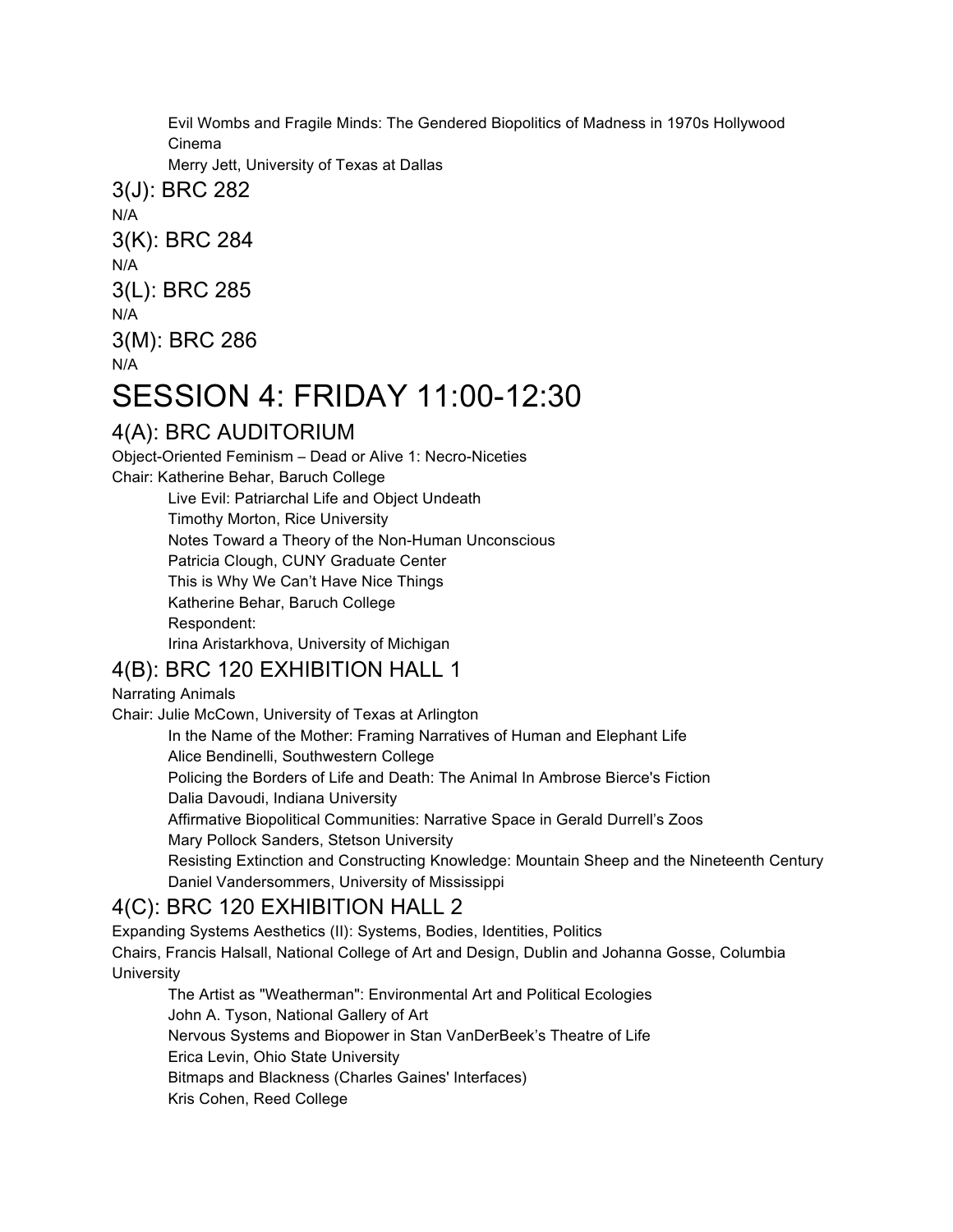Respondent: Christine Filippone, Millersville University

## 4(D): BRC 10TH FLOOR CONFERENCE ROOM 1003

Papers from the Society for the Study of Biopolitical Futures (II): Codes and Swarms Chair: Adam Nocek, Arizona State University

Just Another Manic Monad: Of Glass, Bees, and Glass Bees Dominic Pettman, New School for Social Mickey Mouse Science: the Molecular Biopolitics of Visual Media Adam Nocek, Arizona State University The Sexual Politics of Krill: Mammalian Indigestions from Blackfish to Breast Milk Margret Grebowicz, Goucher College

#### 4(E): BRC 106 BREAK OUT ROOM

Cosmopolitics, Climate Change, and Science Fiction

Chair: Brandon Jones, University of Illinois, Urbana-Champaign

Conserving Area X: Cosmopolitics and Landscape in the Southern Reach

Michael Uhall, University of Illinois, Urbana-Champaign

Mobile Matter: Ancient Microbes and Big Data

Noelle Belanger, Noelle(University of Illinois, Urbana-Champaign

Ursula K. Le Guin's Cosmopolitics and the Futures of Environmental Displacement

Brandon Jones, University of Illinois, Urbana-Champaign

#### 4(F): BRC 280 LECTURE HALL

Beyond the Stage: Creative Connections of "Physical Listening" Between Humans, Horses, and the Environment—A Roundtable Discussion

Chair: Erica Tom, Rutgers University

Presentation:

JoAnna Mendl Shaw, The Equus Projects; Juilliard School of Dance Participants:

Kari Weil, Wesleyan University

Mira Katz, Sonoma State University

Frances Bartkowski, Rutgers University, Newark

Ned Weidner, Claremont Graduate University

Richard Nash, Indiana University

Erica Tom, Rutgers University

#### 4(G): BRC 172 CONFERENCE ROOM

Race, Gender, and the Production of Biomedical Knowledge

Chair: Laura Shackelford, Rochester Institute of Technology

Beyond Diagnosis

Laura Shackelford, Rochester Institute of Technology

Bodies, Brains, and Jelly-Fish: Sexology, Abnormality, and Sexuality in H.D.'s Notes in Thought and Vision

Kate Schnur, University of Michigan

Cybernetic Maternity: Techno-Mediated Motherhood in American Modernism Heather Love, University of South Dakota

## 4(H): BRC 1OTH FLOOR SEMINAR ROOM 1060A

The Biopolitics of Sensation (II): Bodies

Chairs: David Parisi, College of Charleston and Mark Paterson, University of Pittsburgh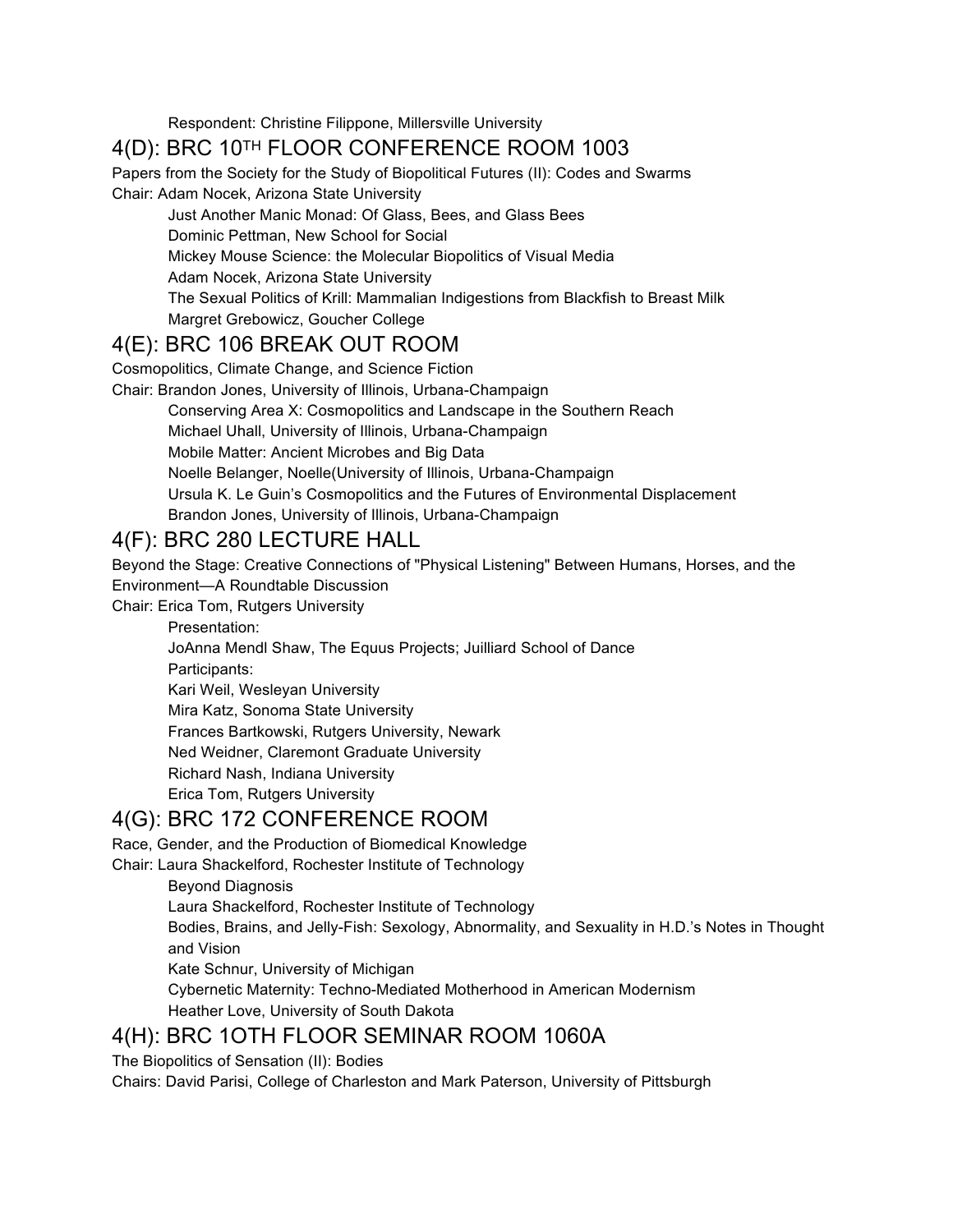Producing the 'Educated Finger': The Sensualisation of Medical Authority and the Technologisation of the Sphygmic Arts Christopher O'Neill, University of Melbourne Dark Chambers and Spinning Chairs: Ernst Mach, NASA, and the disciplining of the vestibularocular body Mark Paterson, University of Pittsburgh Proprioception, or Internal Resonance: Notes on the Biopolitics of Individuation Scott Richmond, Wayne State University

## 4(I): BRC 1OTH FLOOR SEMINAR ROOM 1060B

Biopolitics Before "Biopolitics" (III): The Eighteenth Century Chair: Travis Landry, Kenyon College Biopolitics in the Travelogue of an 18th-Century Moroccan Ambassador Travis Landry, Kenyon College "An Oran-Outang Husband": The Biopolitics of Apes in the Eighteenth Century Bryan Alkemeyer, The College of Wooster "nothing but Nature entirely abandon'd of Heaven": Pioneering Posthumanism in Robinson Crusoe Clint Wilson, Rice University 4(J): BRC 282

N/A 4(K): BRC 284 N/A 4(L): BRC 285 N/A 4(M): BRC 286 N/A 4(N): Pop-up Performance in BRC 120 Exhibition Hall:

"Techniques and Time," Brad Necyk, University of Alberta

# Friday 12:30-2:00

Boxed Lunch Art Plenary Sessions—Paid registrants pick up lunch and drink, 2nd floor, BRC

(A) Exhibition Artists Round Table 1, BRC 120 Exhibition Hall 1 Participants: Bryndis Snaebjornsdottir, Malmö Art Academy, Lund University Natalie Loveless, University of Alberta Emilie St. Hilaire, Concordia University Danielle Dean, CORE Fellows Program, Museum of Fine Arts, Houston Adam Zaretzky, Marist College Eben Kirksey, University of New South Wales Julia Oldham, Independent Artist

## (B) Exhibition Artists Round Table 2, BRC 120 Exhibition Hall 2

Participants: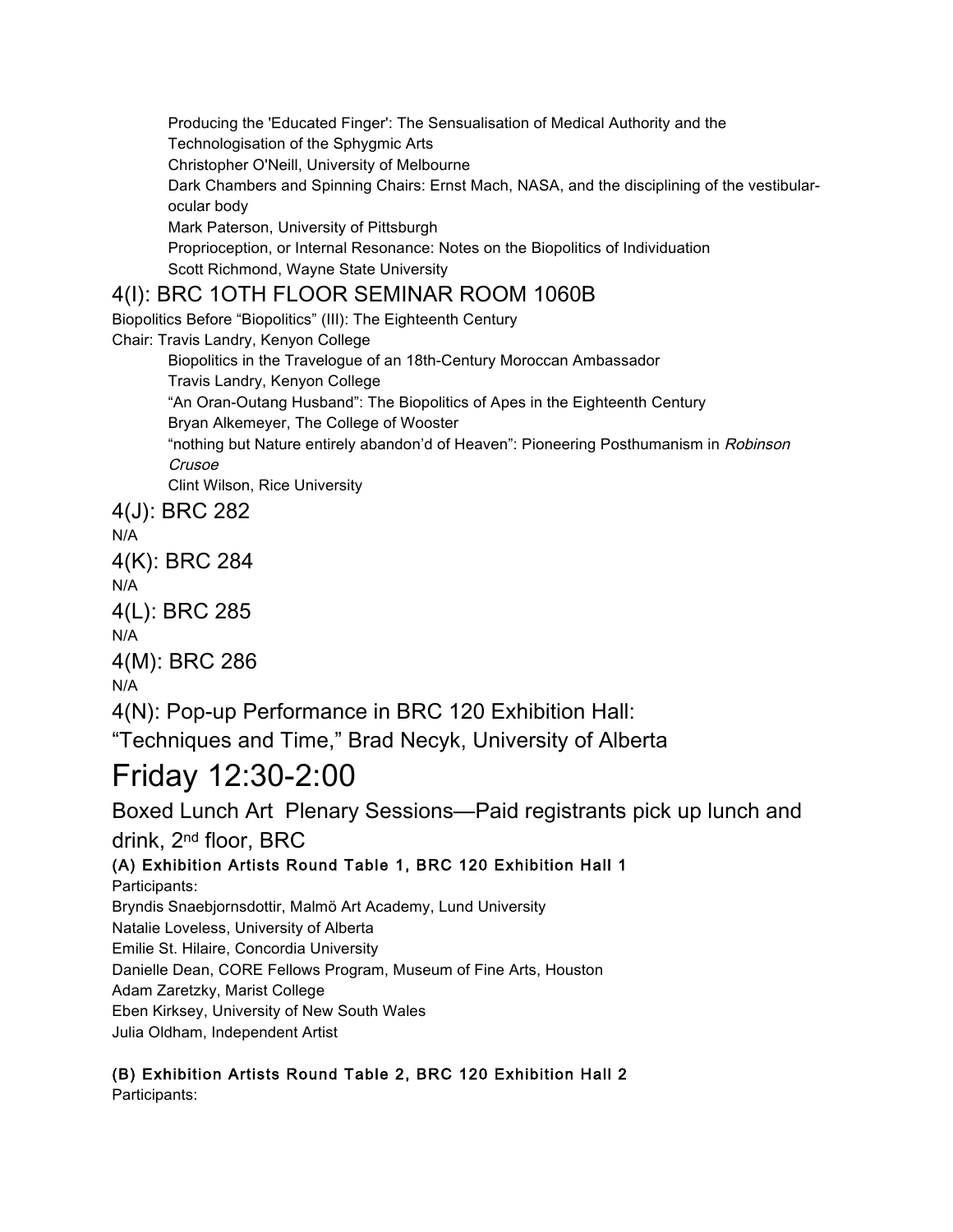Ali Nickerson, University of Alberta Mark Wilson, University of Cumbria Kyle Terrence, University of Alberta Ron Broglio, Arizona State University Brad Necyk, University of Alberta Karin Bolender, University of New South Wales Ted Hiebert, University of Washington, Bothell Jeanne Liotta, Independent Artist

#### (C) Films of Jeanne Liotta, BRC 280 Lecture Hall (Presented in partnership with the Houston Cinema Arts Festival)

"SOON It would be too hot" (6:38)

(A media project on climate change, commissioned for projection on NOAA's Science on a Sphere.) "Observando el Cielo" (19:00)

(Seven years of celestial field recordings gathered from the chaos of the cosmos and inscribed onto 16 mm film. Natural VLF recordings of the magnetosphere allow the universe to speak for itself.)

#### (D) Films of Julia Oldham, BRC Auditorium (Presented in partnership with the Houston Cinema Arts Festival)

"Infinitely Impossible" (10:30) (About a woman having a love affair with infinity, with physicist Eric Corwin.) "Break Up" (5:19) (About romantically involved scientific collaborators who are breaking up, and their work about granular materials turns out to be a perfect metaphor for their relationship, with physicist John Royer.)

#### \*Julia Oldham and Jeanne Liotta at the Houston Cinema Arts Festival\*

Jeanne Liotta at the Menil Collection, Monday, November 16, 8pm: https://www.menil.org/events/1084 desired-constellations-short-films

Julia Oldham at She Works Flexible Gallery, Sunday, November 15, 3pm: http://houstoncinemaartsfestival.org/films/star-noise-recent-videos-by-julia-oldham

Both at CineSpace Gallery Exhibition and Screenings at Brasil/She Works Flexible Gallery, November 12- December 12: The Houston Cinema Arts Festival's CineSpace exhibition features five artists who explore outer space through video, photography, animation, and drawing. On view will be media installations, animations, and screenings by Laura Heit, Jeanne Liotta, Julia Oldham, Kelly Sears, and David Janesko. For more information on this event and The Houston Cinema Arts Festival: http://houstoncinemaartsfestival.org/

# SESSION 5: FRIDAY 2:00-3:30

## 5(A): BRC AUDITORIUM

"Life," Biopolitics, and Contemporary Art: A Conversation with Mark Dion Chair: Maria Whiteman, Rice University Participants: Mark Dion, Independent Artist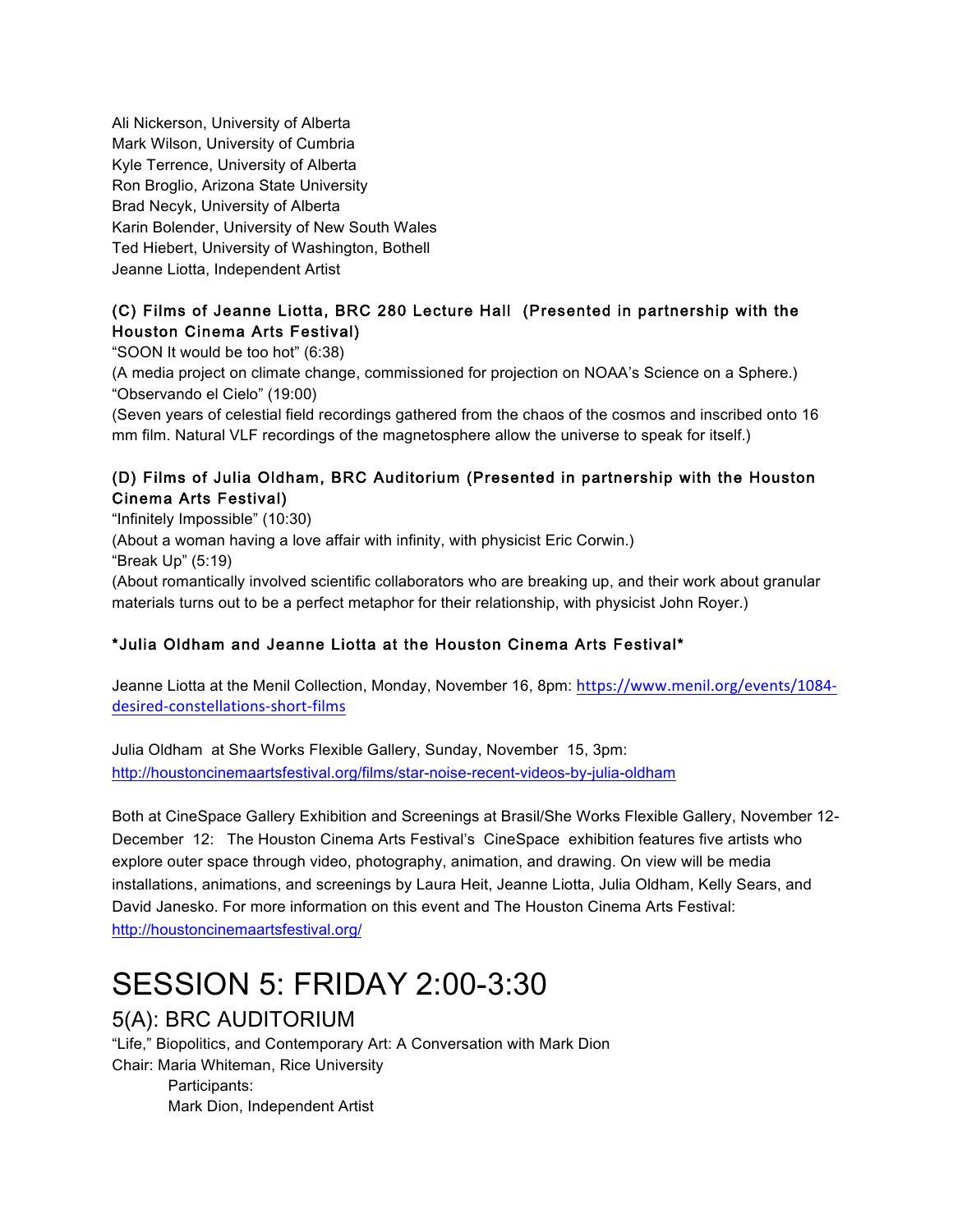Toby Kamps, The Menil Collection Amanda Boetzkes, Guelph University Bruce Hainley, Art Center College of Design

#### 5(B): BRC 120 EXHIBITION HALL 1

Performative Experiments in Multispecies Contact Zones (I): Ethno-ethology

Chairs: Dehlia Hannah, Arizona State University and Eben Kirksey, University of New South Wales

Rodeo Lab: Rope-Tricks and Ethological Art Experiments

Karin Bolender, University of New South Wales

Making Worlds With Crows

Thom van Dooren, University of New South Wales

Lil Bub and Friendz Visit the Center for Feline Studies

Ananya Mukherjea, CUNY Staten Island, and Jeffrey Bussolini, CUNY Staten Island

Field Trip: Horses at the Museum

## Lee Deigaard, The Front Gallery

#### 5(C): BRC 120 EXHIBITION HALL 2

Expanding Systems Aesthetics (III): Systems of Contemporary Art in a Global Context Chairs, Francis Halsall, National College of Art and Design, Dublin and Johanna Gosse, Columbia **University** 

One Among Many: Experiencing Complexity in Participatory Art Systems Cristina Albu, University of Missouri, Kansas City En Route Jaimey Faris, University of Hawaii Microcultural Incidents: Gesture, Bipedalism, Systems Judith Rodenbeck, University of California, Riverside Subjects of the Institution of Art: New Systems, New Art Worlds Lane Relyea, Northwestern University

## 5(D): BRC 10TH FLOOR CONFERENCE ROOM 1003

Papers from the Society for the Study of Biopolitical Futures (III): Biosecurity, Ecology, Trauma Chair: Gaby Schwab

Legacies of the Manhattan Project: Precarious Lives in Nuclear Ecologies Gaby Schwab, University of California, Irvine Iwakami Yasumi and the Stoics of Fukushima Prefecture Margherita Long, University of California, Irvine Killing Times: the Temporal Technology of the Death Penalty David Wills, Brown University

## 5(E): BRC 106 BREAK OUT ROOM

The Biopolitics of Animal Studies

Chair: Ned Weidner, Claremont Graduate University

Posthuman Feminism and the Animals in Marlen Haushofer's The Wall Alba Tomasula y Garcia, UC Berkeley The Biopolitics of Animal Noise: Toward Acoustic Affinity Ned Weidner, Claremont Graduate University More Than Human: Neoliberalism, Biopolitics, and Animal Studies

Rick Elmore, Appalachian State University

#### 5(F): BRC 280 LECTURE HALL

Rethinking the Biopolitics of Water (I)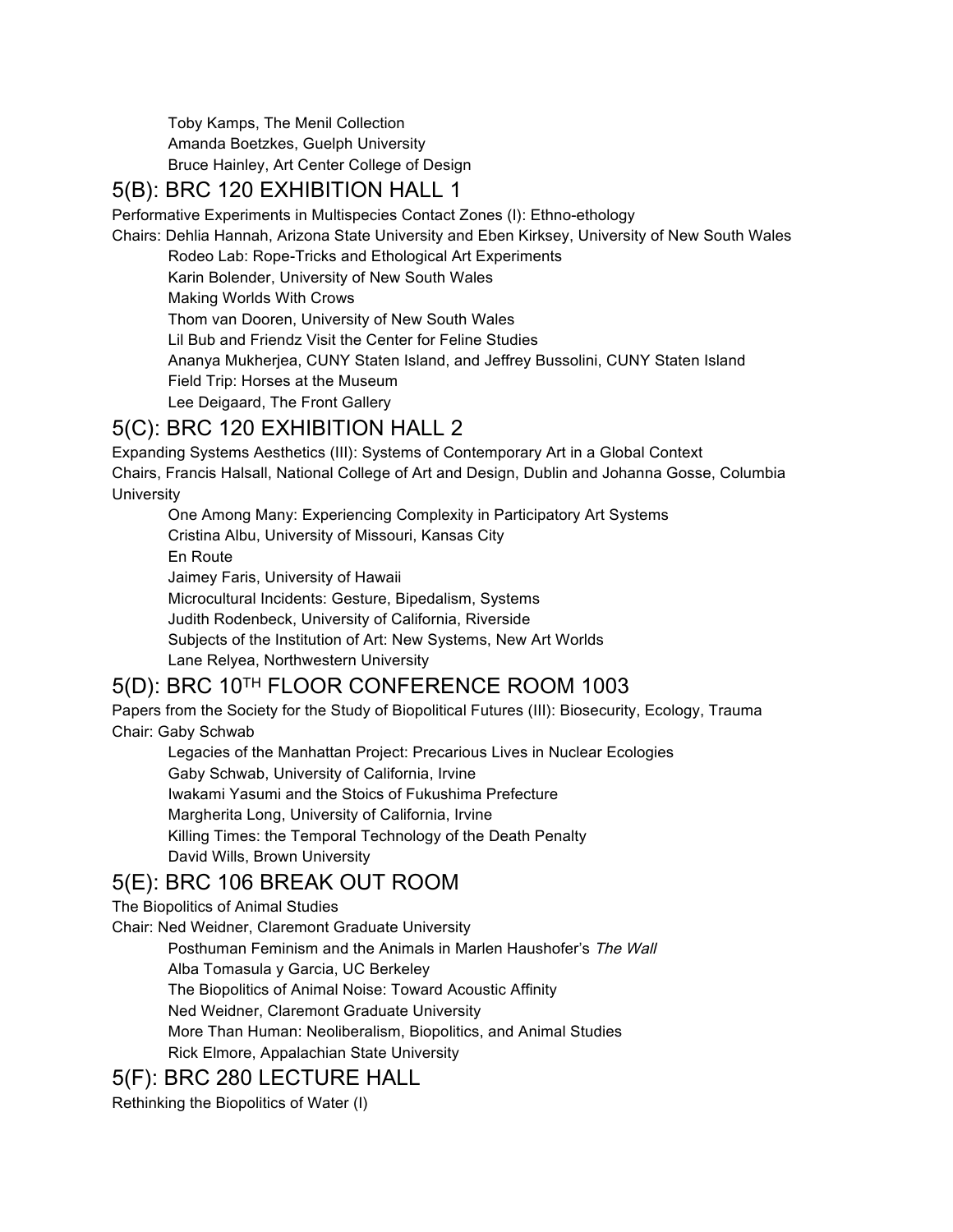Chair: Robert Markley, University of Illinois Urbana-Champaign Ecology and the Problem of Extraterrestrial Waters Robert Markley, University of Illinois Urbana-Champaign Science, Aesthetics and William Beebe's Elusive Seas Stacy Alaimo, University of Texas-Arlington The Watering Hole in Anthropogenic Australia: Tank Girl, Sheep, and Kangaroo Rats Lucinda Cole, University of Illinois Urbana-Champaign

#### 5(G): BRC 172 CONFERENCE ROOM

Envisaging Life in Scientist Enclaves

Chair: Andrew Hageman, Luther College

Science as Leftism in Leo Szilard's "The Voice of the Dolphins" Gerry Canavan, Marquette University Red Mars, Red Plenty: Literary Dialectics of Scientific Community Life Andrew Hageman, Luther College The Amphibious Futures of Sealab and Samuel Delany's "Driftglass" Melody Jue, Duke University

## 5(H): BRC 1OTH FLOOR SEMINAR ROOM 1060A

Clinical Labor in Biomedicine

Chair: Lorenzo Servitje, University of California, Riverside

The Working Dead: The Clinical Labor of the Victorian Poor in Edward Berdoe's St. Bernard's Lorenzo Servitje, University of California, Riverside

Health Humanities, Biolabor, and "The Patient Narrative": Octavia Butler's Adulthood Rites Olivia Banner, University of Texas, Dallas

Tapeworms as Prosthesis and Pregnancy: Clinical and Reproductive Labor in Mira Grant's Parasite Trilogy

Stina Attebery, University of California, Riverside

## 5(I): BRC 1OTH FLOOR SEMINAR ROOM 1060B

The Southern Reach Trilogy

Chair: Randall Honold, DePaul University - Institute for Nature and Culture Biopolitical Measurement in The Southern Reach Trilogy Andrew Strombeck, Wright State University Dispatches from Area X: Responses to The Southern Reach Trilogy Randall Honold, DePaul University Broken Biopolitics in Jeff Vandermeer's Southern Reach Trilogy Jeff Karnicky, Drake University

## 5(J): BRC 282

Law without Violence?

Chair: Dimitris Vardoulakis, University of Western Sydney

Why Adam Matters to Biopolitics: Spinoza on Law and Violence

Dimitris Vardoulakis, University of Western Sydney

Biopolitics and the Tree of Life: Arendt on Law and Violence

Peg Birmingham, DePaul University

The Violence of the Law: Benjamin and Agamben on Sovereign Subjectivity James Martel, San Francisco State University

## 5(K): BRC 284

Object-Oriented Feminism – Dead or Alive 2: Out of Body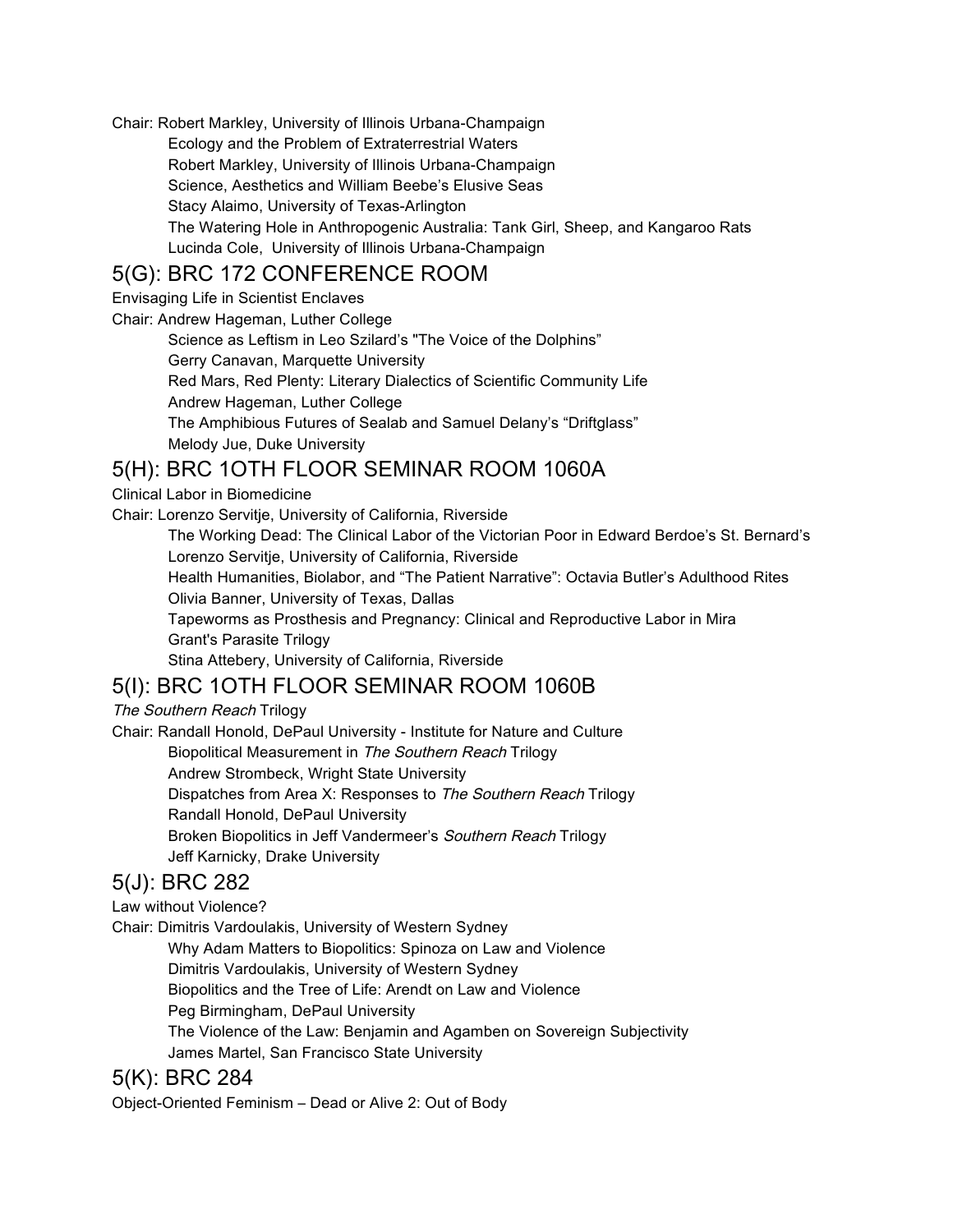Chair: Katherine Behar, Baruch College

The Curse: Severed Qualities in Taboo Frenchy Lunning, Minneapolis College of Art and Design BioQueering Methods of Transgenesis Adam Zaretsky, Marist College Matters of Mouth Jamie Skye Bianco, New York University Respondent: Joshua R. Scannell, CUNY Graduate Center

## 5(L): BRC 285

The Biopolitics of Sensation (III): Architectures

Chairs: David Parisi, College of Charleston and Mark Paterson, University of Pittsburgh

The Sensorial Apparatus of the Reggae Sound System

Julian Henriques, Goldsmiths, University of London

Managing the Always-On Sensorium: Wearables, "Instinctive Alerts," and the Regimentation of Tactual Attentiveness

David Parisi, College of Charleston

Apocalyptic Hope: Infrastructure, Speculation, and "Smartness"

Orit Halpern, New School for Social Research

5(M): BRC 286

N/A

# SESSION 6: FRIDAY 4-5:30

## 6(A): BRC AUDITORIUM

Keynote Talk: Vinciane Despret, Free University, Brussels

## 5:30-7:30

Viewing of James Turrell's "Twilight Epiphany" and Reception in Herring Hall Courtyard, Rice Campus

# SESSION 7: SATURDAY 9:00-10:30

## 7(A): BRC AUDITORIUM

Encounters with Joan Slonczewski (II): Roundtable

Chair, Bruce Clarke, Texas Tech University Joan Slonczewski, Kenyon College Stacy Alaimo, University of Texas-Arlington Colin Milburn, University of California, Davis Dirk Vanderbeke, Friedrich-Schiller University, Jena Christy Tidwell, South Dakota School of Mines and Technology

## 7(B): BRC 120 EXHIBITION HALL 1

Performative Experiments in Multispecies Contact Zones (II): Microbiopolitical Tactics Chairs: Dehlia Hannah, Arizona State University and Eben Kirksey, University of New South Wales

Waste Matters: You Are My Future, Kathy High, RPI Rewilding and Reworming: Probiotic Arts Jamie Lorimer, Oxford University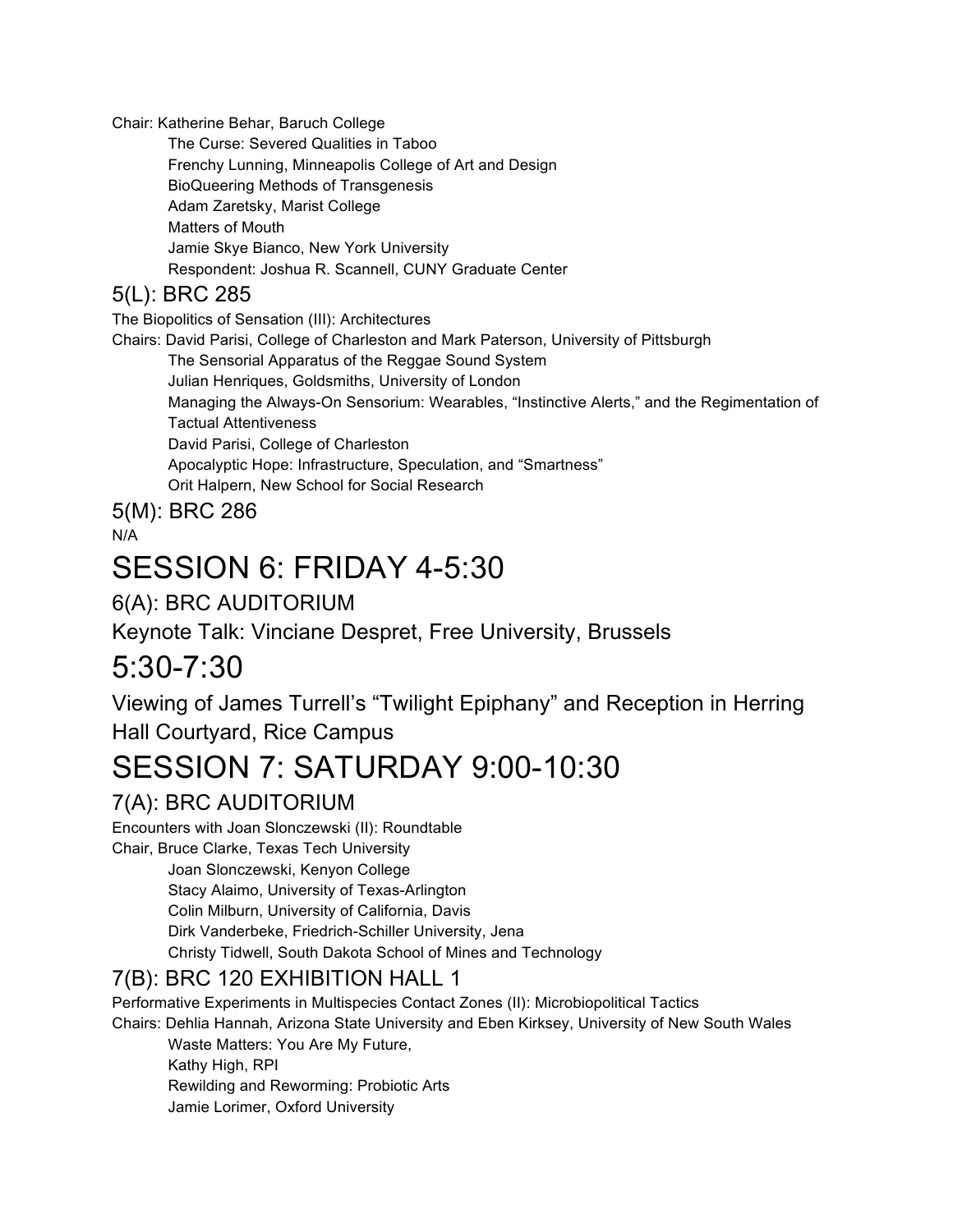Hacking a Winogradsky Column: On Para-selves and Parasites Eben Kirskey, University of New South Wales

#### 7(C): BRC 120 EXHIBITION HALL 2

The Biopolitics of Sensation (IV): Affects—A Roundtable Discussion

Chairs: David Parisi, College of Charleston and Mark Paterson, University of Pittsburgh

**Contributors** Patricia Clough, CUNY Graduate Center Mark Paterson, University of Pittsburgh David Parisi, College of Charleston Julian Henriques, Goldsmiths, University of London

#### 7(D): BRC 10TH FLOOR CONFERENCE ROOM 1003

Enlightenment Prehistories for Biopolitics and Science Studies—A Roundtable

Chair: Sarah Ellenzweig, Rice University

Contributors:

Sarah Ellenzweig, Rice University

Helen Thompson, Northwestern University

Courtney Weiss-Smith, Wesleyan University

Jess Keiser, Tufts University

Rajani Sudan, Southern Methodist University

#### 7(E): BRC 106 BREAK OUT ROOM

Writing "Life" (III): Bio-, Neuro-, and Eco-poetics

Chair: David Strong: University of Texas at Tyler

Genetic Garbage: Disposable Bodies and Wondrous Beings in P. Inman's Platin Joao Paulo Guimaraes, SUNY Buffalo Nature vs. Culture: Xenotext and the Poetic Limit Wood Roberdeau, Goldsmiths, University of London Synaptic Poetics in Kimiko Hahn's Brain Fever (2014) Michelle N. Huang, The Pennsylvania State University The Ecstasy of the Mind: John Donne and Neuroscience David Strong, University of Texas at Tyler

## 7(F): BRC 280 LECTURE HALL

Feminism and Biopolitics—A Roundtable

Chair: Maria Whiteman, Rice University

Participants:

Gaby Schwab, University of California, Irvine

Timothy Morton, Rice University

Iris van der Tuin, University of Utrecht

Karen Pinkus, Cornell University

#### 7(G): BRC 172 CONFERENCE ROOM

Biopolitics, Capitalism, and Neoliberalism Chair: Emily Johansen, Texas A&M University

Biopolitics in the Welfare State: Rethinking the role of Keynesianism in the Golden Age of Capitalism

Danielle Guizzo Archela, Federal University of Parana, Brazil

Risk, Neoliberalism, and Biopolitical Resistance

Emily Johansen, Texas A&M University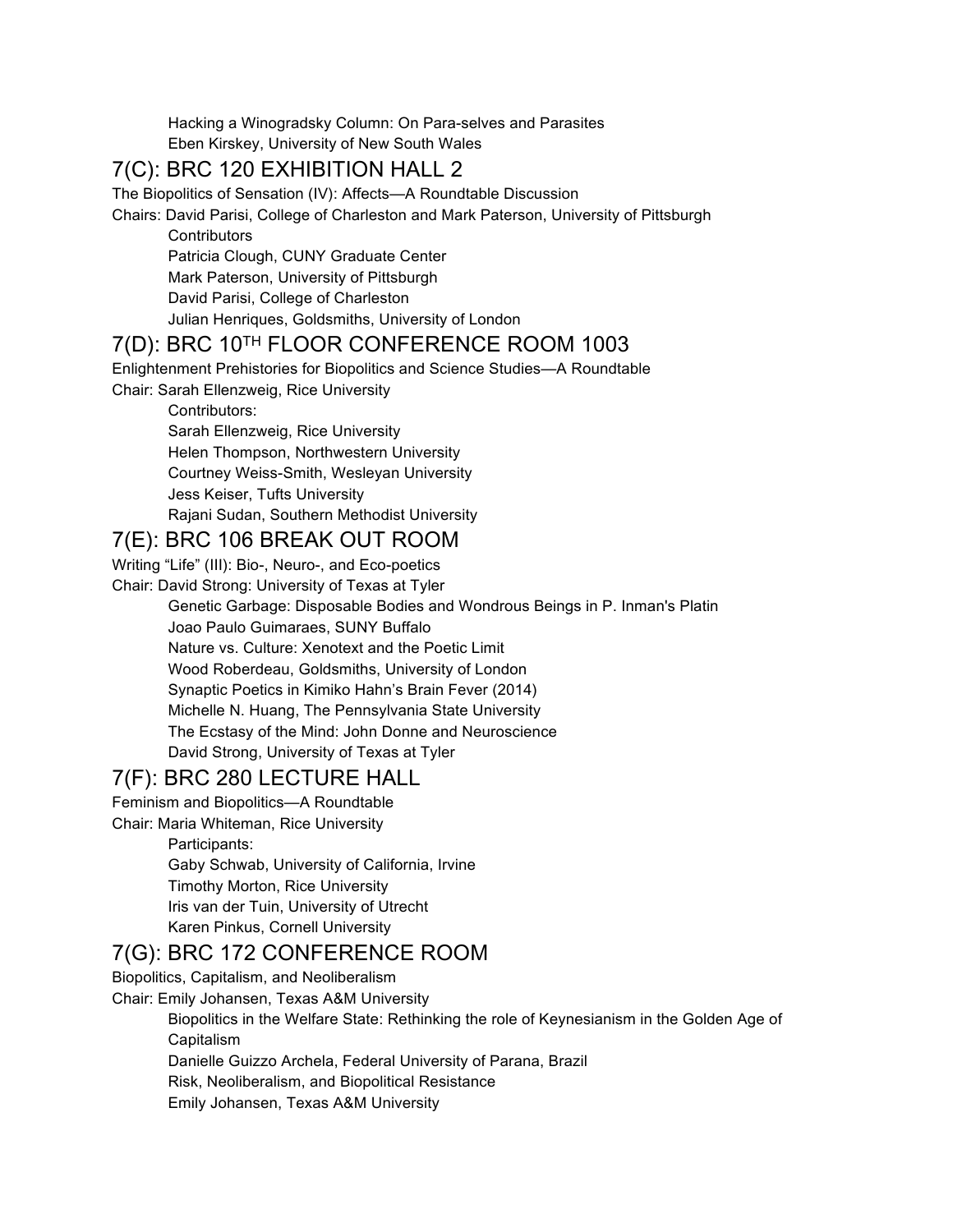The Biopolitics of Free Time: Leisure and Play as Forces for Critique Ryan Hediger, Kent State University

## 7(H): BRC 1OTH FLOOR SEMINAR ROOM 1060A

Excretions and Other Expressions of Dog-ness: The Biopolitics of Canine Companions Chair: Joela Jacobs, University of Arizona

Beloved Monstrosities: The History and Controversy of Purebred Dogs Alba Tomasula y Garcia, UC Berkeley; albachatnoir@gmail.com Beyond Good and Evil: Reading Religion in the American Pit Bull Katharine Mershon, University of Chicago Impaired by Their Dog-ness? A History of Dog Tales Joela Jacobs, University of Arizona Canine Excreta and the Neoliberal Artistic Imaginary Heidi Nast, DePaul University

#### 7(I): BRC 1OTH FLOOR SEMINAR ROOM 1060B

Panopticism and Performativity

Chair: Peggy E Reynolds, Independent

Entanglement, Spirit Masters and Distributed Human Being: Towards a Posthuman Biopolitics Peggy E Reynolds, Independent

Preening for the Algorithmic Gaze: Bioinformatic Media and Panopticonic Performativity Jason Hoelscher, Georgia Southern University

We Can't Let Them Die: Biopower, Biopolitics, and the Self-tracking Technologies of Quantified Self

Todd Woodland, University of California, San Diego

Forced Expression on the Body

Spencer Schaffner, University of Illinois

## 7(J): BRC 282

Media and Biopolitical Afterlives

Chair: Ted Hiebert, University of Washington-Bothell

Photographing Air: Or, How to Make Friends with the Imaginary

Ted Hiebert, University of Washington-Bothell

From Recognition to Integration: Mediatic Disappearance After Biopolitics

David Cecchetto, York University

The Demons of Ecology

Amanda Boetzkes, University of Guelph

## 7(K): BRC 284

Papers from the Society for the Study of Biopolitical Futures (IV): Biopolitical Incitements Chair: Dimitris Vardoulakis, University of Western Sydney

Return Statements: The Critique of Post-Secularism Gregg Lambert, Syracuse University Derrida's Secret: Perjury, Oath, and the Social Bond Charles Barbour, University of New South Wales

## 7(L): BRC 285

Figures of the Juridico-Political (II): "Life" Beyond the Human Chair: Irus Braverman, SUNY Buffalo Law School

Zoopolitics Against the Dictates of Life: The Problem of Bio-Normativity Peter Meedom, University of Oslo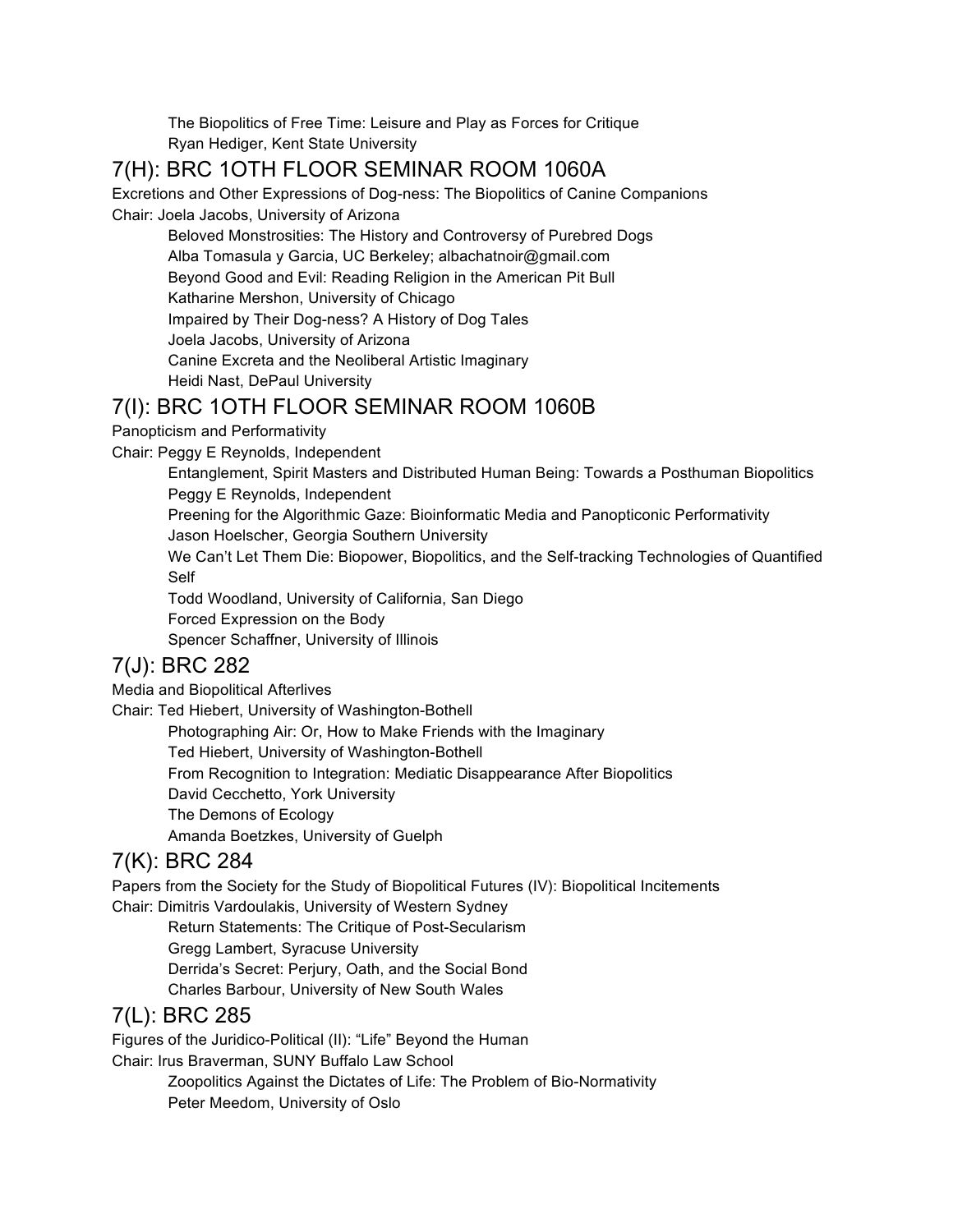Lively Legalities Irus Braverman, SUNY Buffalo Law School Unworking biopolitics: an unqualified form of life-in-common Phillipe Theophanidis, Université de Montréal

## 7(M): BRC 286

Fluxus Panel (I): Biopolitical Engagement in/as Fluxus: Food, Environment, and the Body Chairs, James McManus, California State University, Chico and Roger Rothman, Bucknell University Flux Fixed, Flux Fluxed: An Investigation of Flux Genetics Hannah Higgins, University of Illinois, Chicago John Cage, Roberto Esposito, and the biopolitical avant-garde Roger Rothman, Bucknell University Odds bodkins! an Empty Vessel! God's body and the Fluxus Self James Housefield, University of California, Davis

# SESSION 8: SATURDAY 11:00-12:30

## 8(A): BRC AUDITORIUM

You Must Carry Me Now: The Cultural Lives of Endangered Species Chair: Ron Broglio, Arizona State University Participants: Bryndis Snæbjörnsdóttir, Malmö Art Academy, Lund University Mark Wilson, University of Cumbria Fröydi Laszlo, 284 Publishers

Amanda Boetzkes, University of Guelph

Cary Wolfe, Rice University

Ron Broglio, Arizona State University

## 8(B): BRC 120 EXHIBITION HALL 1

Performative Experiments in Multispecies Contact Zones (III): Plant Thinking

Chairs: Dehlia Hannah, Arizona State University and Eben Kirksey, University of New South Wales Encountering Another Human in the Woods

Michael Marder, University of the Basque Country

Errorarias: Concert for Bipolar Flowers

Adam Zaretsky, Marist College

How to Interview a Plant

John Hartigan, University of Texas

## 8(C): BRC 120 EXHIBITION HALL 2

Fluxus Panel (II): Biopolitical Engagement in/as Fluxus: Food, Environment, and the Body

Chairs, James McManus, California State University, Chico and Roger Rothman, Bucknell University The Body as Intermedium: an exploration of the situation/s of the body in some Fluxus works Own F. Smith, University of Maine

The Influence of Intermedia, as defined by Dick Higgins, on the Visualization of Music Jack Ox, University of New Mexico

The Emptiness of Emptiness /Eating an Orange -a simultaneous multiplicity of realities James McManus, California State University, Chico

## 8(D): BRC 10TH FLOOR CONFERENCE ROOM 1003

Rethinking the Biopolitics of Water (II)

Chair: Robert Markley, University of Illinois Urbana-Champaign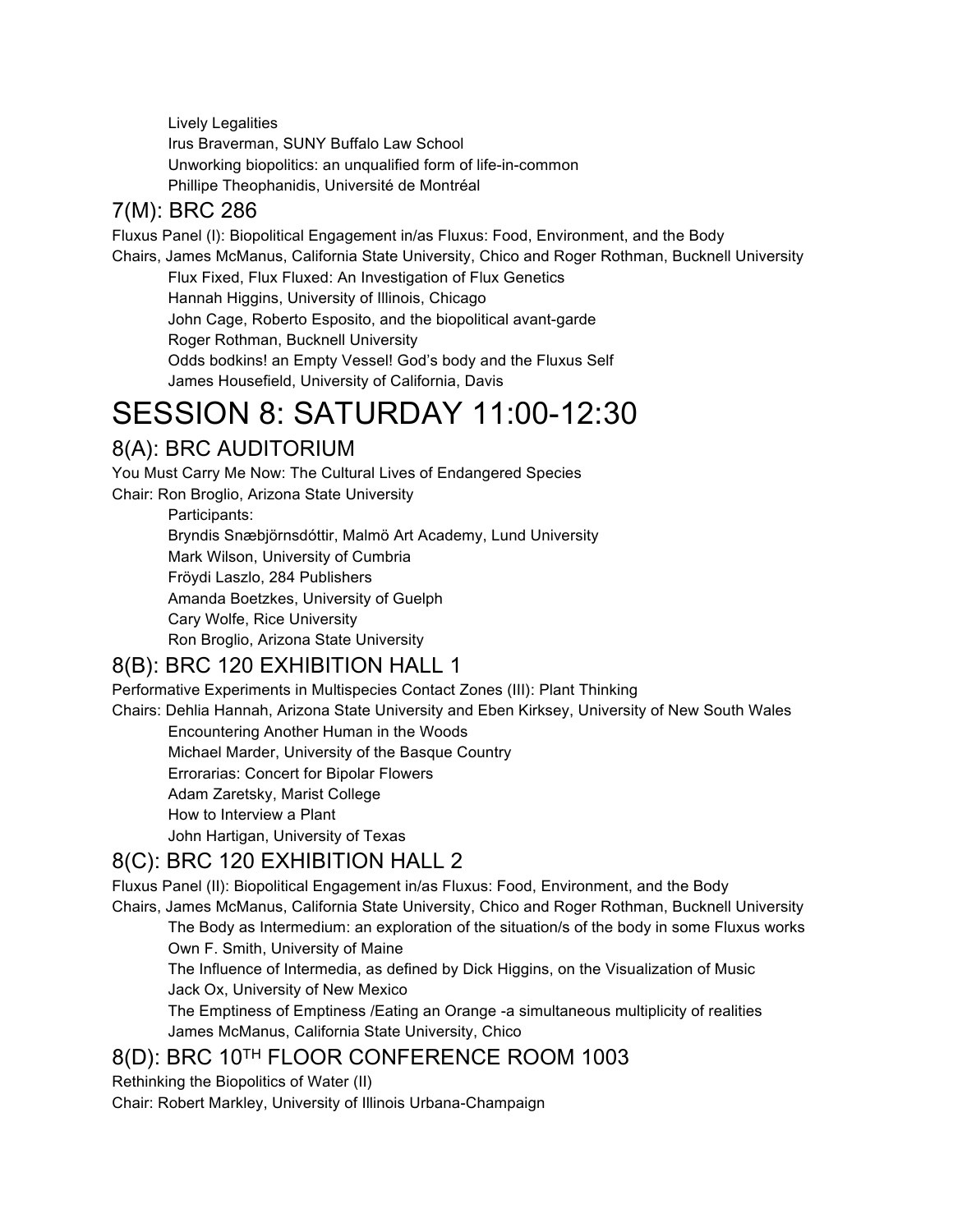Muddy Waters

Rajani Sudan, Southern Methodist University The Humid Life of Plants in William Bartram's Travels Neill Matheson, University of Texas-Arlington Watershed Ethics and Dam Politics: Mapping Biopolitics, Race and Resistance in Sleep Dealer and Watershed Tra Clough, University of Texas-Arlington

## 8(E): BRC 106 BREAK OUT ROOM

Writing "Life" (IV): The Monstrous Other

Chair: Carol Colatrella, Georgia Tech

Frankenstein's Creatures: The Pleasures of Toys, Games, and Costumes Carol Colatrella, Georgia Tech On Being: Cephalapon Seth Morton, Rice University Policing Time: Time Travel Narratives and the Flesh of Dinosaurs Laura Richardson, Rice University Monstrous Life: Excess and Biopolitical Failure in Jurassic Park and Splice Bethany Doane, Penn State University

## 8(F): BRC 280 LECTURE HALL

Roundtable: Who Am Us, Anyway? The Human Species in a Posthuman Frame

Chair: Timothy Morton, Rice University

Participants: Bruce Clarke, Texas Tech University Erik Davis, Rice University Iris van der Tuin, University of Utrecht Thom van Dooren, University of New South Wales Patricia Clough, CUNY Graduate Center Dominic Pettman, New School for Social Research Randall Honold, Depaul University Christine Skolnick, Depaul University

## 8(G): BRC 172 CONFERENCE ROOM

Living on the Edge: The Not-Quite-Biopolitical Body

Chair: Jean-Thomas Tremblay, University of Chicago

Flesh, or Beside Biopolitics: A Trans of Color Speculation on Organic Form Julian Gill-Peterson, University of Pittsburgh Breathing After the End of the World: On Enlightened and The Leftovers Jean-Thomas Tremblay, University of Chicago Nonchalance at the End of the World: J. G. Ballard's Critique of Biopolitics Christopher Walker, University of California, Santa Barbara

## 8(H): BRC 1OTH FLOOR SEMINAR ROOM 1060A

Romantic Posthumanism

Chair: Noah Heringman, University of Missouri

"Attraction Industrielle": Natural Technology in Socialist Utopia

Amanda Jo Goldstein, Cornell University

Bugs in the Machine: Romantic Entomology and a Curious History of Posthumanism's Forms Crystal B. Lake, Wright State University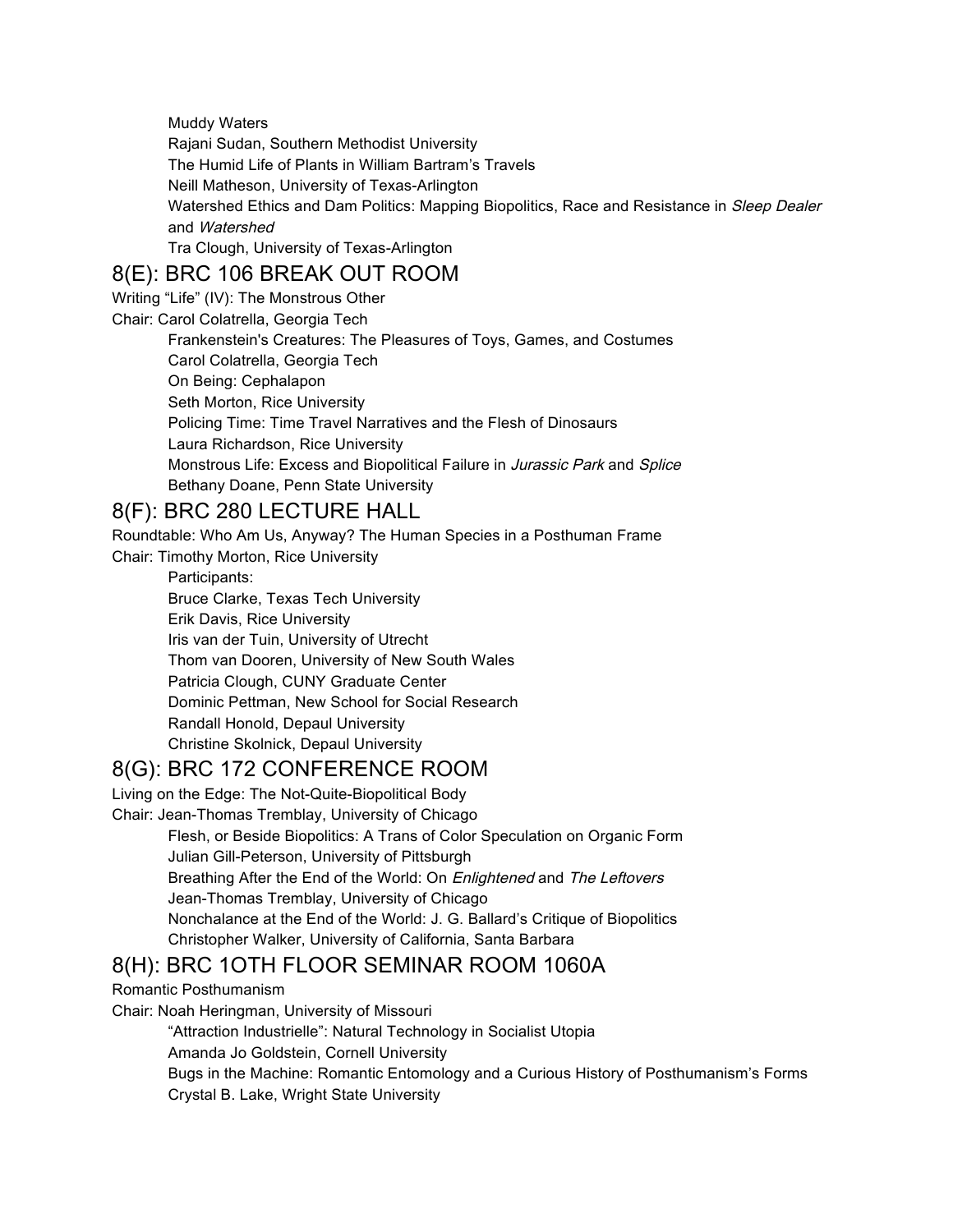Deep Time and Cultural Encounter in the Enlightenment Voyage Narrative Noah Heringman, University of Missouri

## 8(I): BRC 1OTH FLOOR SEMINAR ROOM 1060B

Biopolitically Queer

Chair: Caitlin McIntyre, SUNY at Buffalo

Responsibly Irresponsible: Biomedical HIV Prevention, Pleasure, and the Reinvention of Safer Sex

Ivan Grabovac, Mount Royal University, Canada

"Hidden from Sight": The Queer Decomposition of Poe's "Marie Rogêt"

Caitlin McIntyre, SUNY at Buffalo

"The Other Page Half-Writ": Michael Field and the Queer Quantification of Biopower

Amy Kahrmann Huseby, University of Wisconsin-Madison

#### 8(J): BRC 282

Art and Biology, Aesthetics and Animality

Chair: Carrie Rohman, Lafayette College

Biopolitics after Fukushima

Gabrielle Decamous, Kyushu University

Dementia: Art and Personhood

Melissa Liu, University of California, Irvine

UnCaging Cunningham's Animals

Carrie Rohman, Lafayette College

Lossless Technology: Artificial animals, domestic animals, and extinction through art pieces Maria Lux, Independent Visual Artist

### 8(K): BRC 284

Object-Oriented Feminism – Dead or Alive 3: In Pieces

Chair: Katherine Behar, Baruch College, CUNY

Algorithmic Necropolitics: Embodiment and Liveliness in the Post-Biopolitical Human-Security **State** 

Joshua R. Scannell, CUNY Graduate Center

"Letting Objects Go" and Its Difficulty in Feminism and Beyond

Irina Aristarkhova, University of Michigan

"death-in-life": Biopolitical/necropolitical citizenship

Marina Grzinic, Institute of Philosophy ZRC SAZU, Ljubljana/Academy of Fine Arts, Vienna Response to "Object-Oriented Feminism: Dead or Alive" Stream

Scott Richmond, Wayne State University

## 8(L): BRC 285

Idiot Science

Chair: Elizabeth Wilson, Emory University A Carbon Theory of Annihilation Phillip Thurtle, University of Washington Animism, Witchcraft, and Magic, or How to Rehabilitate a (Non-)Modern Technoscience

Adam Nocek, Arizona State University

Fermentum

Tyler Fox, University of Washington-Bothell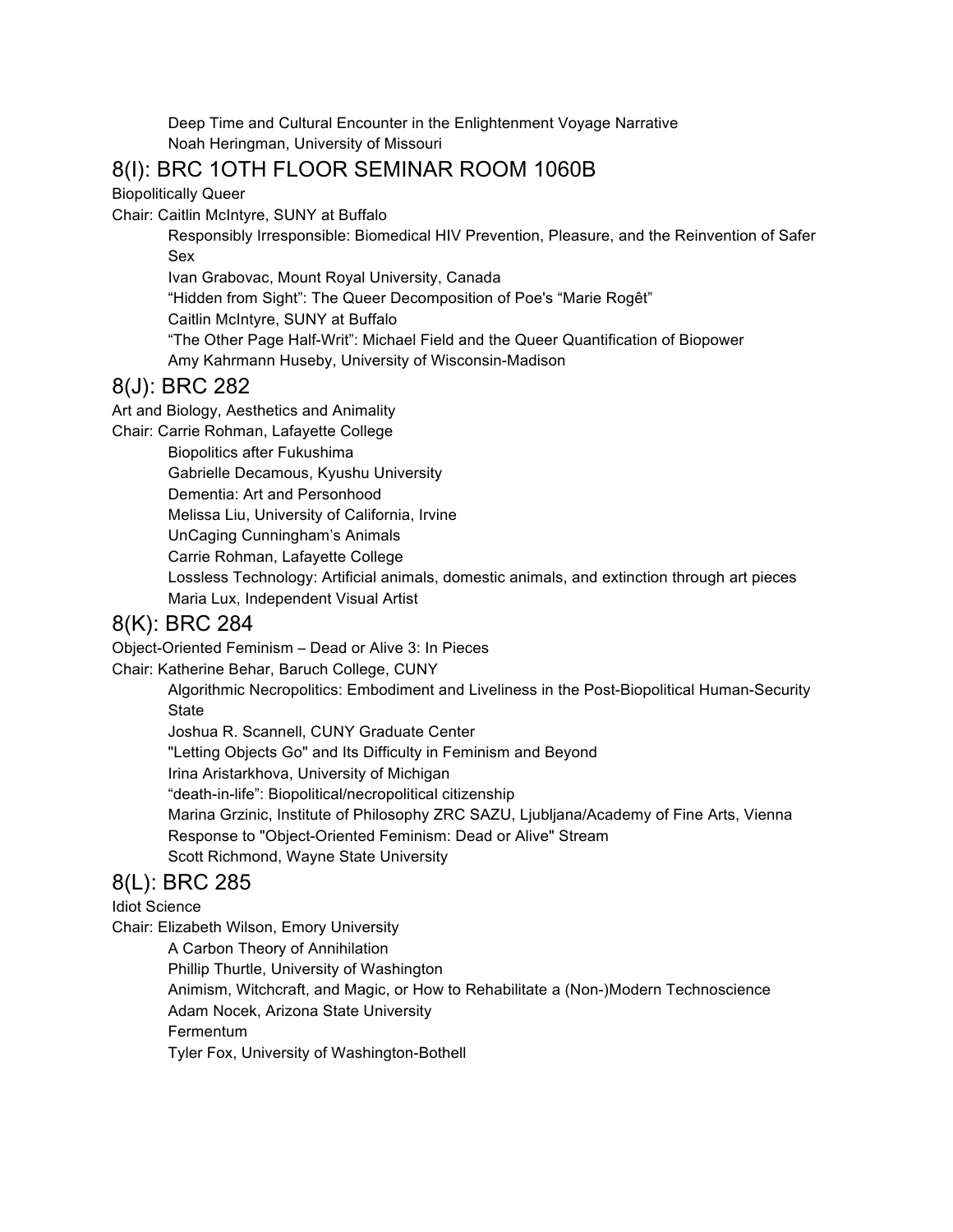"Demo or Die!": the Architecture Machine Group, Responsive Environments, and the "Neuro-Computational" Complex

Orit Halpern, New School for Social Research

### 8(M): BRC 286

Higher Powers: Encountering Non-Human Scales

Chair: Joshua DiCaglio, Pennsylvania State University

Toxic Cartography and the Trans-Scalar Subject: Geoengineering Conspiracy Theory Zach Horton, University of California, Santa Barbara Worlds Without Us: The Horror of Indifference in The Southern Reach Trilogy Andrew Pilsch, Arizona State University The Cosmic Encounter: Scaling Power beyond Ourselves

Joshua DiCaglio, Pennsylvania State University

# SATURDAY 12:30-2:00

Lunch on your own

# SESSION 9: SATURDAY 2:00-3:30

## 9(A): BRC AUDITORIUM

You Can't Make This Stuff Up: A Spontaneous Critique of Academic Reason Chair: Richard Doyle, Penn State University

I Don't Make Up What I Say, and Neither Do You: Declarations of the Noosphere Richard Doyle, Penn State University

Toasting the Academy

Brian Rotman, Ohio State University

## 9(B): BRC 120 EXHIBITION HALL 1

Performative Experiments in Multispecies Contact Zones (IV): Provocateur Roundtable

Chairs: Dehlia Hannah, Arizona State University and Eben Kirksey, University of New South Wales Participants:

Vinciane Despret, Free University, Brussels Cymene Howe, Rice University George Marcus, University of California, Irvine Patricia Clough, CUNY Graduate Center Valerie Olson, University of California, Irvine Dominic Boyer, Rice University Dehlia Hannah, Arizona State University Eben Kirksey, University of New South Wales Others TBA

## 9(C): BRC 120 EXHIBITION HALL 2

Modes of Embodiment (II): Control, Technics, Care Chair: Laura Otis, Emory University

Body, Autonomy and Governance of the Self in Contemporary Biopolitics Adriana Correa and José Antonio Gediel, Universidade Federal do Paraná Flesh and Empathy: The Biopolitical Aesthetics of Northern Mexican Women Artists Marcela Romero Rivera, Hobart and William Smith Colleges Life Form and Form of Life within an Agentive Configuration. A Birth Ritual among the Mixe of Oaxaca, Mexico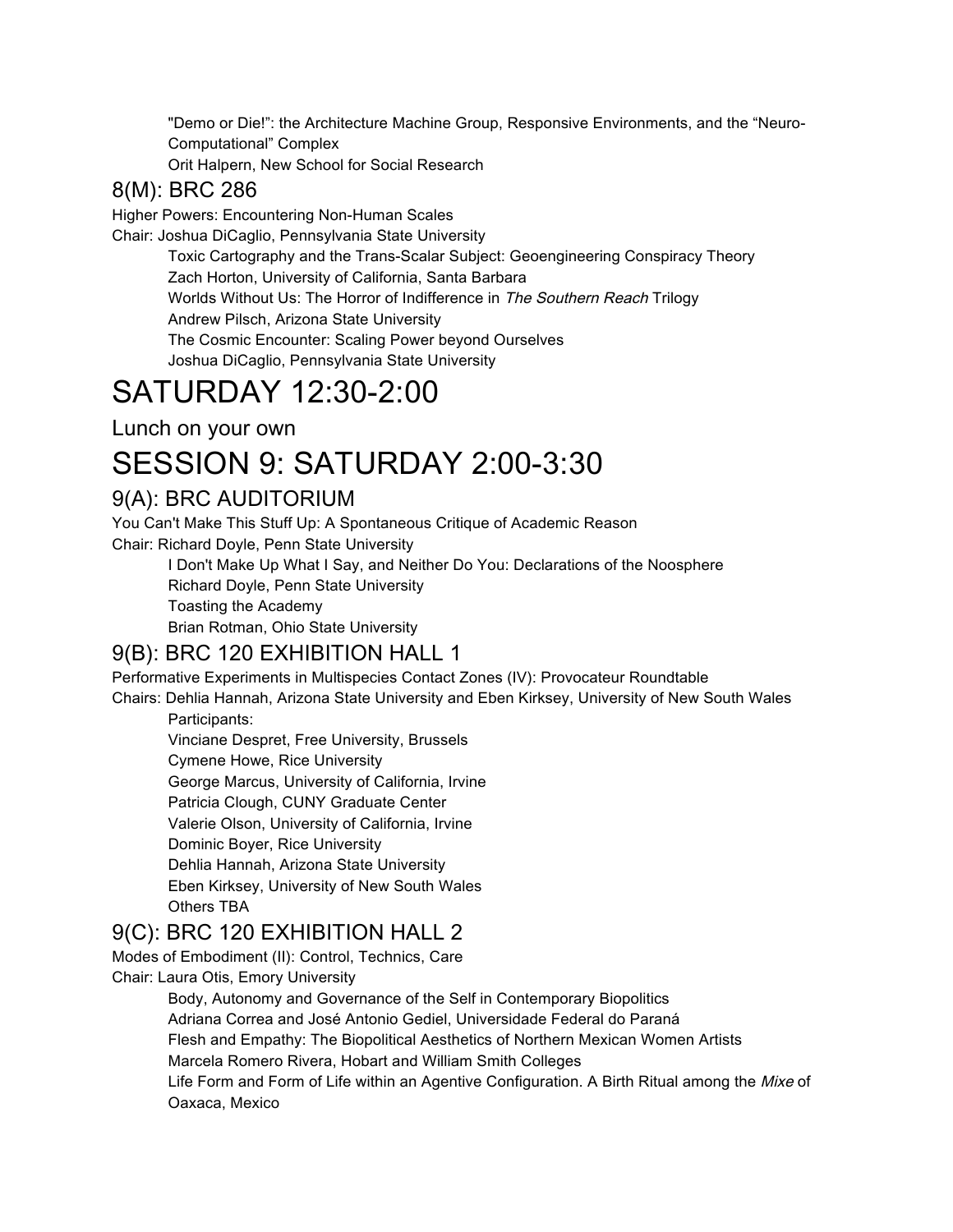Perig Pitrou, CNRS, Laboratoire d'anthropologie sociale - Pépinière Interdisciplinaire CNRS The Politics of Emotions: Holding on and Letting Go Laura Otis, Emory University

## 9(D): BRC 10TH FLOOR CONFERENCE ROOM 1003

Modes of Embodiment (I): Biopoetics of "the Body"

Chair, Lynn Turner, Goldsmiths, University of London

Fort/Spa: Biopoetics in Elizabeth A. Wilson, Sandor Ferenczi & Jacques Derrida Lynn Turner, Goldsmiths, University of London Microbial Methods in Foucault and Latour: Rethinking "An Analytics of Power" through the Nonhuman Living Other Annu Dahiya, Duke University Regenerating Pluripotency, or The Plastic Life of Stem Cells Jennifer Johung, University of Wisconsin-Milwaukee

#### 9(E): BRC 106 BREAK OUT ROOM

Beyond Thanatopolitics: Rethinking Hospitality, Community, and Resistance through the Posthuman Chair: John Bruni, Grand Valley State University

Medusas vs. Supermen: Posthuman Sex Wars in Early Science Fiction Magazines Patrick B. Sharp, California State University, Los Angeles

"Living-On": Biopolitical Resistance in John Cassavetes's A Woman Under the Influence John Bruni, Grand Valley State University

Viral Television: The Biopolitics of Contagion in Recent Science Fiction Television Sherryl Vint, University of California, Riverside

#### 9(F): BRC 280 LECTURE HALL

Putrefaction, "Life," and Biopolitics—A Roundtable

Chair: Lucinda Cole, University of Illinois Urbana-Champagne

Participants:

Lucinda Cole, University of Illinois Urbana-Champaign Ned Weidner, Claremont Graduate University Robert Markley, University of Illinois Urbana-Champaign Helen Thompson, Northwestern University

## 9(G): BRC 172 CONFERENCE ROOM

Space, Time and Technologies Real and Imagined

Chair: Dennis Summers, Strategic Technologies for Art, Globe and Environment

Light-Space Modulators — From Moholy-Nagy to Doctor Who

Barbara Miller, Western Washington U

Resonant Frequencies

Nelson Smith, Kansas State University

Collage (Montage, etc) in Digital Media and Photography, and its Implications for the Natural World

Dennis Summers, Strategic Technologies for Art, Globe and Environment

#### 9(H): BRC 1OTH FLOOR SEMINAR ROOM 1060A

Writing "Life" (V): Technologies, Prostheses, Assemblages

Chair: Louise Economides, University of Montana

The Expansion-Pack Brain: Ex-bodied Cognition in Ulysses

Nell Pach, University of Chicago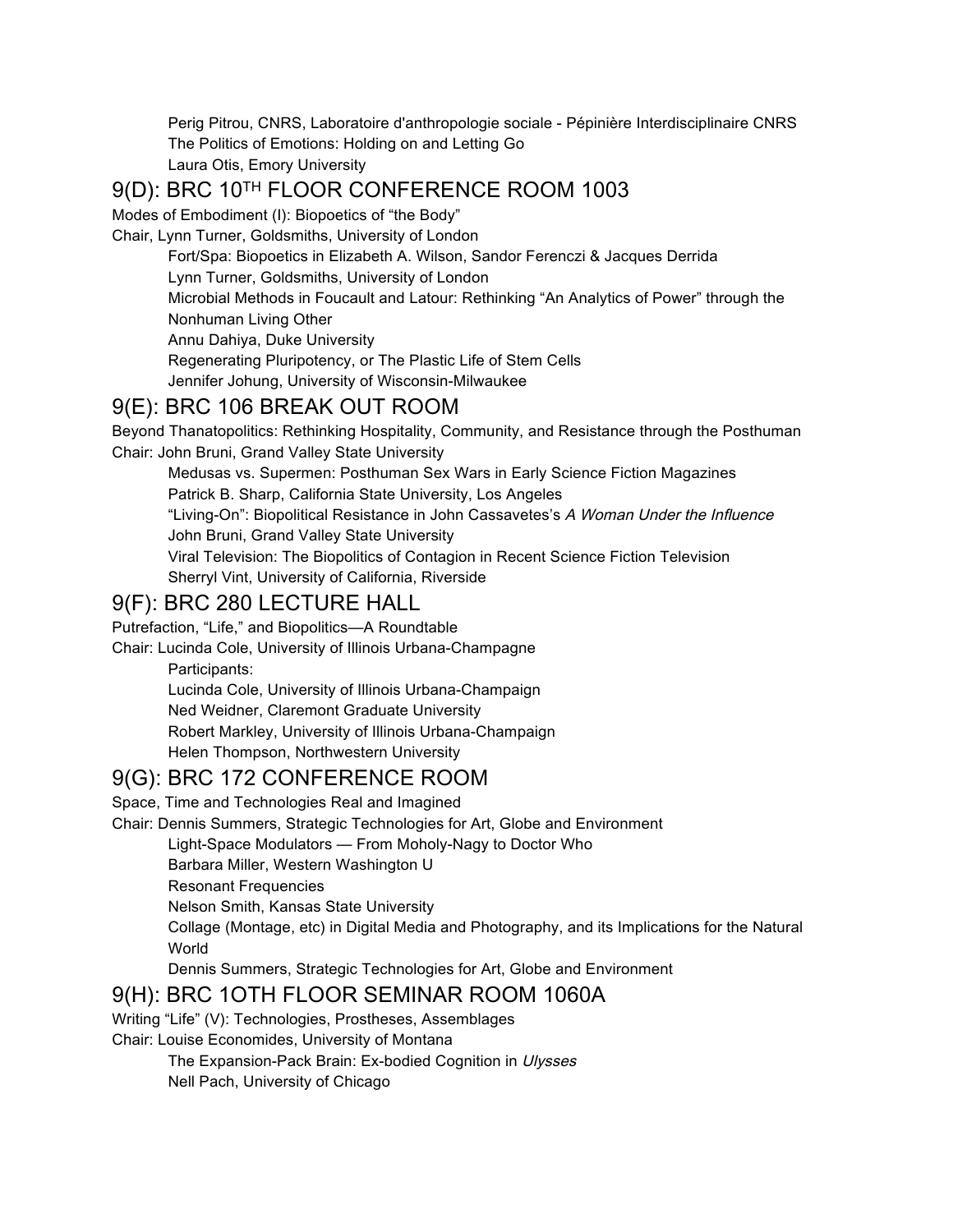The Mosquito Death and the Madonna's Cry: Embodiment and Biopolitics in Lynette Roberts and Keith Douglas

Suzanne Black, SUNY College at Oneonta

A Feeling of Attachment: Biopolitics and Fences in Never Let Me Go

Justin Omar Johnson, Stony Brook University, SUNY

More (In-)Human than Human: Biotechnology, Species, and the Politics of Différance in Recent Fiction

Louise Economides, University of Montana

#### 9(I): BRC 1OTH FLOOR SEMINAR ROOM 1060B

Elemental Media (I)

Chair: Melody Jue, UC Santa Barbara

Molecular Critique Heather Davis, Penn State Playing with Water: Biocapital, Watery Thinking, and Paulo Bacigalupi's The Windup Girl Tom Idema, University of Utrecht Freeze-frame: Glaciers, Ice, and the Question of Archive Melody Jue, UC Santa Barbara Mediating Atmospheric Vulnerability: Ozone Depletion and Environmental Time Christopher Walker, UC Santa Barbara

#### 9(J): BRC 282

Laruelle and the Nonhuman: Ecology and Animality in Non-Standard Philosophy -- A Conversation with John Ó Maoilearca and Anthony Paul Smith.

Chair: John Ó Maoilearca, Kingston University

Participants:

John Ó Maoilearca, Kingston University Anthony Paul Smith, Lasalle University

#### 9(K): BRC 284

Rethinking Biocitizenship

Chair: Jenell Johnson, University of Wisconsin-Madison

Epigenetics and the Biocitizen

Kelly Happe, University of Georgia

Non-human Biocitizens: Lab Animals and the Politics of Hope

Marina Levina; John Paul Bushnell, University of Memphis

"We Believe It Is Time To Look Down": The Dark Mountain Project and the Political Aesthetics of Despair

Jenell Johnson, University of Wisconsin-Madison

#### 9(L): BRC 285

Bio-Animation: Representations of Human/Nature in Anime and Video Games Chair: Pamela Gossin, University of Texas

Good/Evil, Space/Time and Cute Girls: The Philosophy of Physics in Magical Girl Madoka Marc Hairston, University of Texas

Animating the Oregon Trail: Encounters with History, Nature, and People in The Oregon Trail Video Game

Jennifer Kraemer, University of Texas-Dallas

"Animated' Nature: The Ethics of Empathy in Hayao Miyazaki's Ecophilosophy

Pamela Gossin, University of Texas - Dallas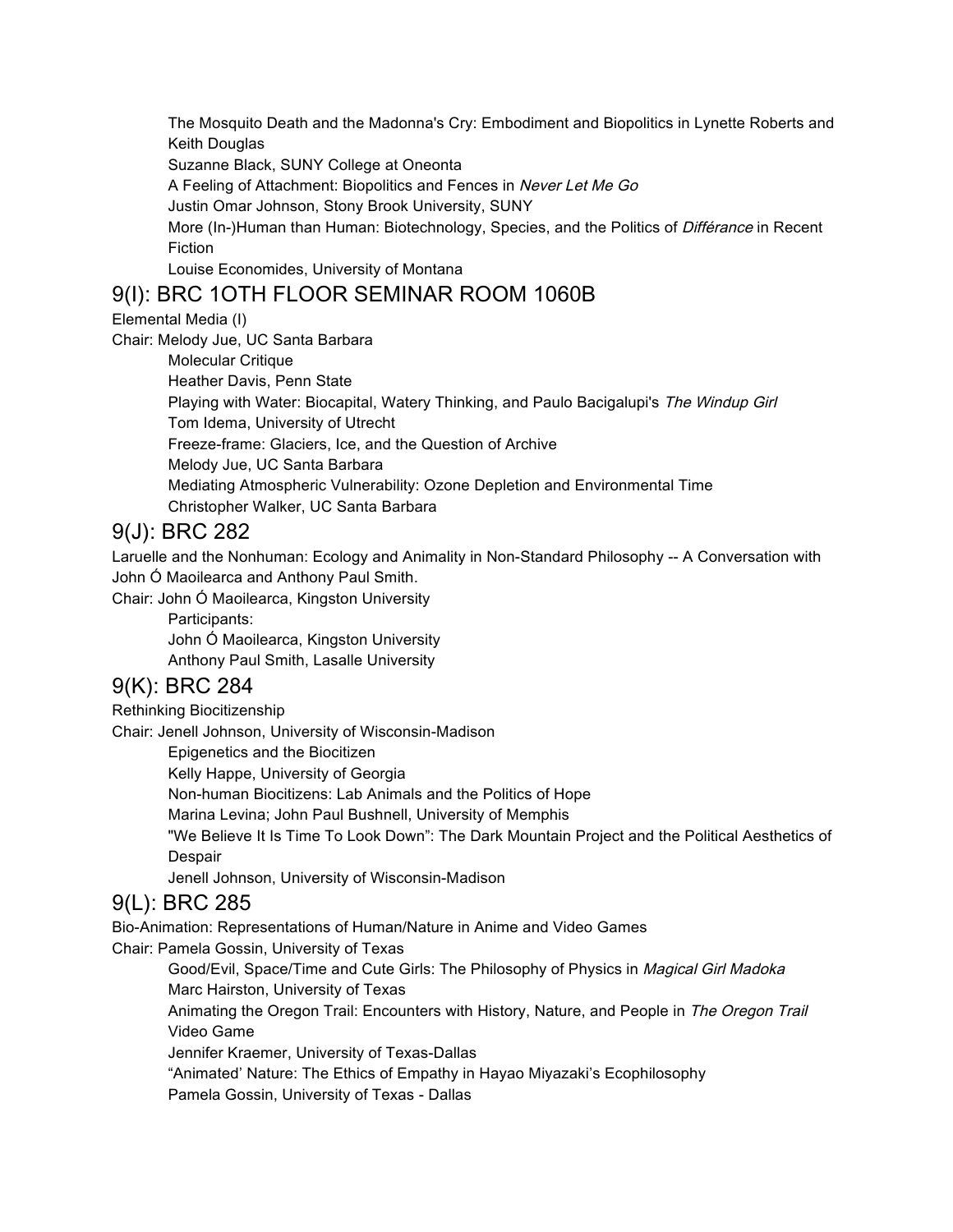## 9(M): BRC 286

Embodiment, Robotic Life and Social Media

Chair: Mari-Lou Rowley, University of Saskatchewan

I'm OK & U? A Poetic Investigation of Intentionality, Empathy and Embodiment in Social Media Mari-Lou Rowley, University of Saskatchewan Mobile Bodies in Subjective Spaces: Power, Agency and Surveillance, Judy Ehrentraut, University of Waterloo Robotic Life and the Biopolitical Body, Jennifer Rhee, Virginia Commonwealth University YOU DIED: The Biopolitics of Death and Writing in From Software's Dark Souls Series Kyle Bohunicky, University of Florida

# SESSION 10: SATURDAY 4:00-5:30

## 10(A): BRC AUDITORIUM

Foucault and Biopolitical Thought: A Roundtable Discussion

Chair: Jeffrey Nealon, Penn State University

Participants:

Peg Birmingham, Depaul University Jenell Johnson, University of Wisconsin-Madison Gregg Lambert, Syracuse University James Faubion, Rice University

## 10(B): BRC 120 EXHIBITION HALL 1

The Body as Creative Partner at the Intersection of Art and Technology in 1960s and Today

Chair: Anne Collins Goodyear, Bowdoin College Museum of Art

Making Synthetic Art, Doing Artful Engineering

Patrick W. McCray, University of California, Santa Barbara

The Body as Medium in American Art of the 1960s

Anne Collins Goodyear, Bowdoin College Museum of Art

Virtual Space, Bodily Matter: Bruce Nauman's Holograms at the End of the Sixties

Taylor Walsh, Harvard University

## 10(C): BRC 120 EXHIBITION HALL 2

Imagining Affirmative Biopolitical Futures: The Loss of the Commons and the Recent Turn Towards Communities Re-envisioning the Commons

Chair: Jen Caruso, Minneapolis College of Art and Design

20th Century Design for Living: 'Good Design' and the Common Good

Gretchen Gasterland-Gustafsson, Minneapolis College of Art and Design

Landing: Site and Speculative Aesthetic Pedagogy

Damon Stanek, Minneapolis College of Art and Design

Towards a Sensuous-Aesthetic Praxis

Jen Caruso, Minneapolis College of Art and Design

## 10(D): BRC 10TH FLOOR CONFERENCE ROOM 1003

Papers from the Society for the Study of Biopolitical Futures (V): Affirmative Biopolitics—Sovereignty, Rights, Community

Chair, Richard Barney, University at Albany, SUNY

On Not Giving Up: Animals, Biopolitics, and Impersonality in Coetzee's Fiction Richard Barney, University at Albany, SUNY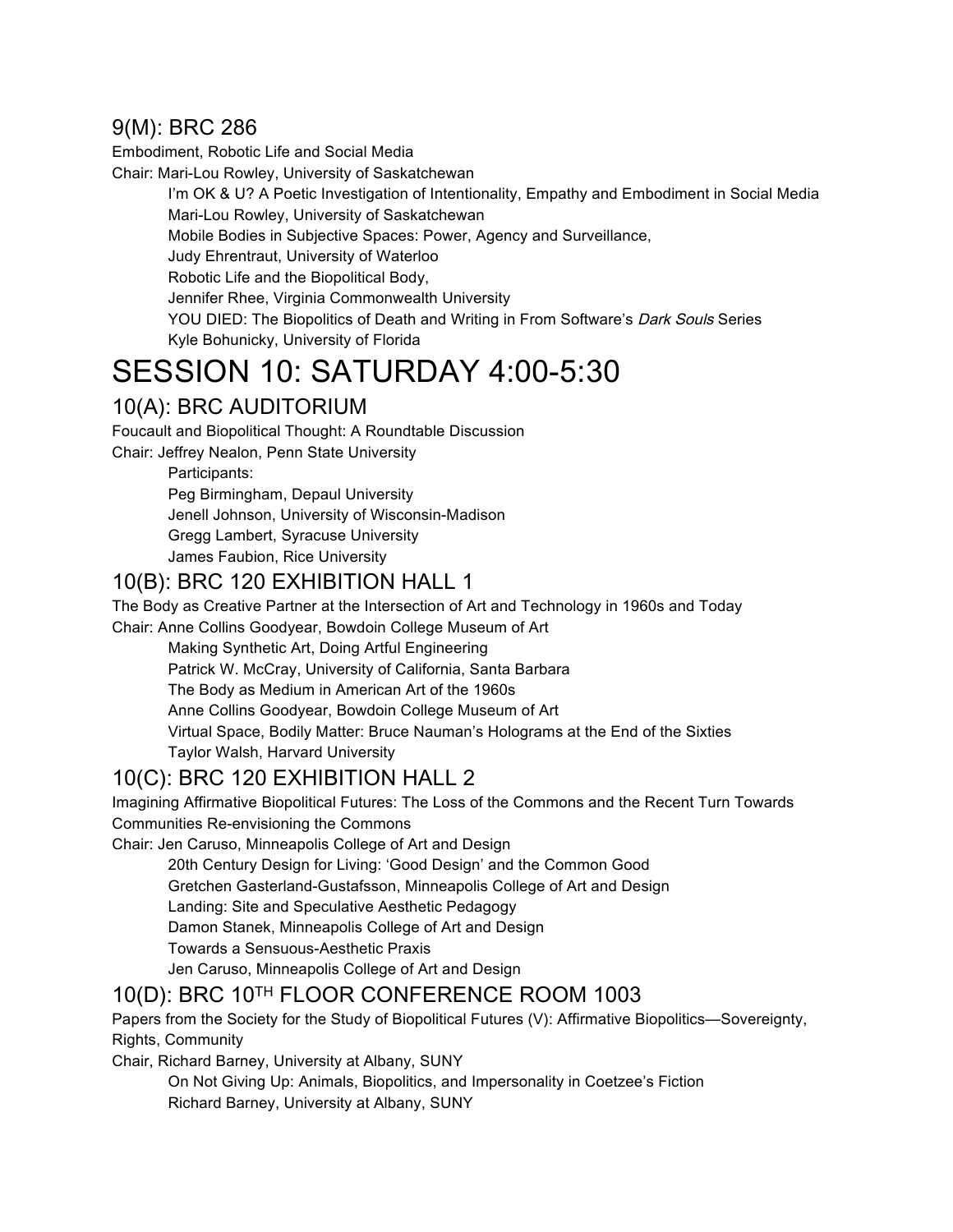The Biopolitics of Double Affirmation Philippe G. Lynes, Concordia University Toward a Biopoetics: Bataille, Kleist and the Avowal of Sovereignty: Kir Kuiken, University at Albany, SUNY

## 10(E): BRC 106 BREAK OUT ROOM

Ecologies of BioSciFi

Chair: Sarah Lane, University of California, Santa Barbara

Patterns of Life in Jack Finney's The Body Snatchers Anneke Schwob, University of North Carolina, Chapel Hill Perceptive Practices, Recalcitrant Natures, and Interspecies Political Ecologies: Posthuman Futures in Margaret Atwood's MaddAddam Trilogy Sarah Lane, University of California, Santa Barbara Speculative Fur: Interspecies Embodiment and Alien-Animal Experiences in Science Fiction Olivia Burgess, Colorado School of Mines

## 10(F): BRC 280 LECTURE HALL

The Biopolitics of Digital Abstinence

Chair: Marcel O'Gorman, University of Waterloo Critical Media Lab Twelve Tabernacles for the Contemplation of Digital Abstinence Marcel O'Gorman, University of Waterloo Critical Media Lab Hands Off: The Digital Chastity Belt Adam Cilevitz, University of Waterloo Critical Media Lab Not All For Nothing: Rethinking Digital Abstinence in a Technological Society Jason Lajoie, University of Waterloo Tweeting Towards Death: Reinhabiting Digital Ecologies through Digital Life Writing Sophia Pelka, University of Waterloo

## 10(G): BRC 172 CONFERENCE ROOM

Sound and Embodiment in the Anthropocene Chair: Greg Siegel, University of California, Santa Barbara Past the Point of Silence: Noise Thinks the Anthropocene Aaron Zwintscher, University of Central Florida Exodic Impulse and Edenic Nostalgia: The Fantasy of Immunitary Logic and the Reality of the Anthropocene in YA Dystopian Series Sarah Shelton, The University of Texas at Arlington Noise from Nowhere Greg Siegel, University of California, Santa Barbara 10(H): BRC 1OTH FLOOR SEMINAR ROOM 1060A

#### Biopolitics and the (Techno)Body

Chair: Melissa Littlefield, University of Illinois, Urbana-Champaign

Biopolitics 2.0 Gabriella Calchi-Novati, Slovenian Academy of Sciences and Arts Biopolitics and the carnivalesque body Mario Vrbancic, University of Zadar Digital Golems: Religious bodies, electronic literature, and iPhone apps David Benin, Saint Mary's College of California Fashionable Feelings and Instrumental Intimacies: The Case of Emergent EEG Wearables Melissa Littlefield, University of Illinois, Urbana-Champaign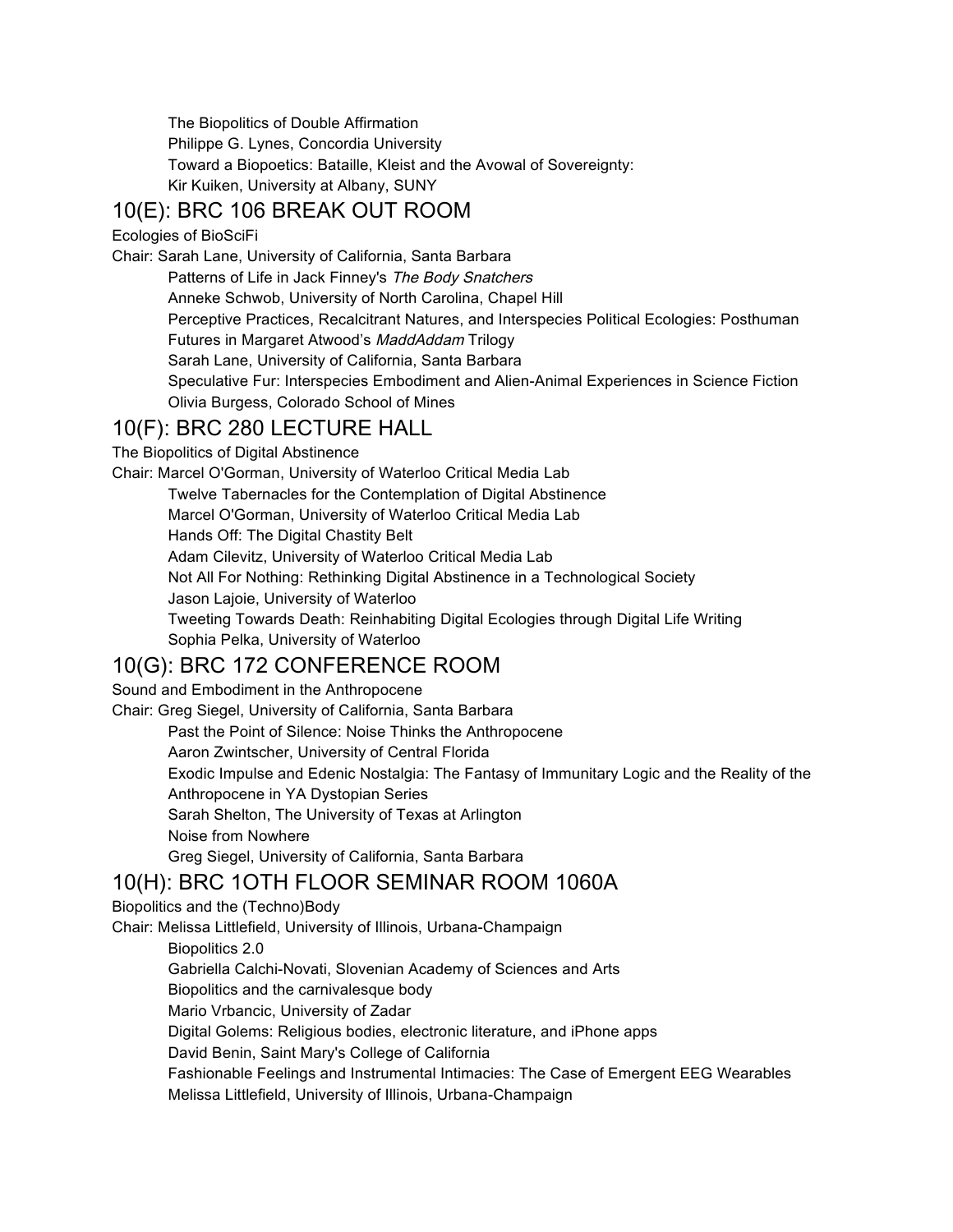## 10(I): BRC 1OTH FLOOR SEMINAR ROOM 1060B

Elemental Media (II)

Chair: Melody Jue, UC Santa Barbara

Photo-/Phyto-: Media theory meets environmental remediation Alenda Chang, UC Santa Barbara AlgoRhythmic Agricultures I: Water Jamie Skye Bianco, NYU AlgoRhythmic Agricultures II: Heat Nicole Starosielski, NYU

#### 10(J): BRC 282

**Biomilitarization** 

Chair: Mike Hill, University at Albany, SUNY

The Wind-Up Bird: Pigeons, Drones, and Biomilitarization Bill Hutchison, University of Chicago You Can't Hide Your Lying Circuits: The Advent of Deceptive Machines Kevin LaGrandeur, NYIT and IEET War in the Age of Human Terrain Systems: Thinking Weapons and the Weaponization of Thought Mike Hill, University at Albany, SUNY Cancer is Terror is Metrics is Profit: Monetizing Digitized Embodiment in the Carceral State Joshua R. Scannell, CUNY Graduate Center

10(K): BRC 284

Figures of the Juridico-Political (III): Drama, Theurgy, Theology

Chair: David Kline, Rice University

Biopolitics, Immunity, and Community in Modern European Drama Hedwig Fraunhofer, Georgia College Wasted Lives, Drowned: Plays on the Refugee Crisis Julia Boll, University of Konstanz Political Theurgy Francescomaria Tedesco, Scuola Superiore Sant'Anna, Pisa Theological Resistance Within the Biopolitical and the Auto-immunity of the Apocalyptic David Kline, Rice University

## 10(L): BRC 285

The Biopolitics of Art and Criticism

Chair: Sean Matharoo, University of California, Riverside

Obesity and the Bolus of the Beyond: A Sociopolitical Reading of Metabolic Syndrome Adam Zaretsky Marist College

(Auto) Immunising Bio-Art: the deconstruction and politics of art and criticism

Nicole Anderson, Macquarie University, Sydney

"My Wound Existed before Me": Transplanting Chimeras from L'Intrus to Trouble Every Day to The Pig Wings

Sean Matharoo, University of California, Riverside

Touching Bare Life in the "Corridor of Absolute Dying": Biopolitics, Necrorealism, and Resistance to "Making Live" in Evgenii Iufit's "Spring"

Brittany Roberts, University of California, Riverside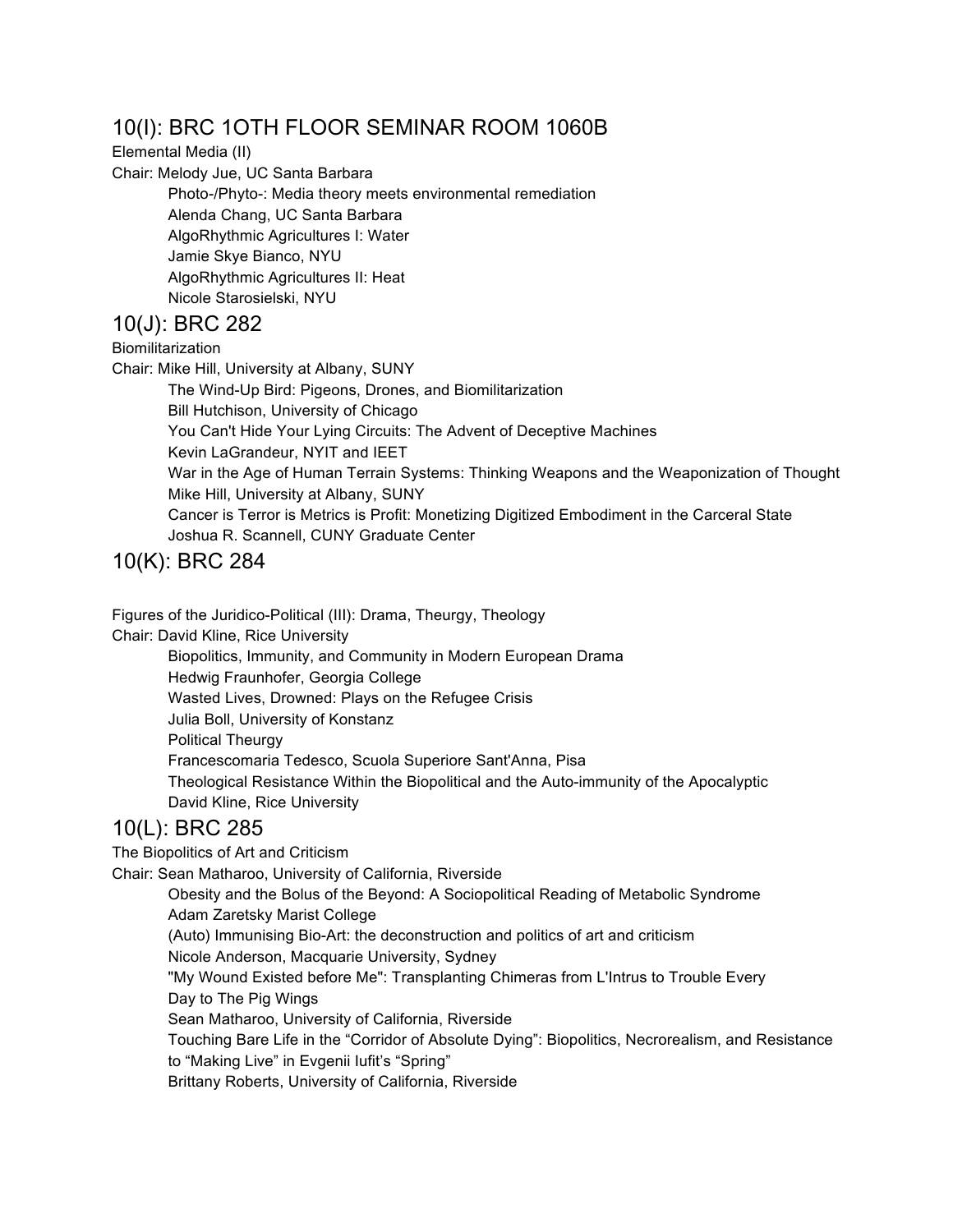## 10(M): BRC 286

Life and Extinction

Chair: Stephanie S Turner, University of Wisconsin-Eau Claire

"Life Finds a Way": Creature Features and Species Extinction Christy Tidwell, South Dakota School of Mines & Technology Life after Extinction Joshua Schuster, University of Western Ontario Iconicity after Regenesis: Synthetic Biology's Inflection of Species Extinction Stephanie S Turner, University of Wisconsin-Eau Claire

# SATURDAY 5:30-6:30

RECEPTION CELEBRATING CONFIGURATIONS JOURNAL, HOUSTON MARRIOTT MEDICAL CENTER

## SATURDAY 6:30-8:00

ANNUAL BUSINESS DINNER, HOUSTON MARRIOTT MEDICAL **CENTER** 

ALL REGISTERED MEMBERS WELCOME

## SATURDAY 8:30-11:30

ANNUAL SLSA DANCE, WILLIE'S PUB, RICE MEMORIAL CENTER,

RICE CAMPUS Featuring FREE RADICALS, co-sponsored by KTRU RICE

RADIO. For more information: http://www.freerads.com/; http://ktru.org/.

# SESSION 11: SUNDAY 9:00-10:30

## 11(A): BRC AUDITORIUM

Video Games' Extra-Ludic Echoes

Chair: David Rambo, Duke University

Gaming and the "Parergodic" Work of Seriality in Interactive Digital Environments Shane Denson, Duke University and Leibniz University of Hannover Spinoza on Completion and Authorial Forces in Video Games David Rambo, Duke University White Hand, Black Box: The Manicule from Mickey to Mario to Mac OS Stephanie Boluk, Pratt Institute; Patrick LeMieux, Duke University

## 11(B): BRC 120 EXHIBITION HALL 1

Ethics, Animals, and Biopolitics

Chair: Larry Butz, Rice University

"He makes me independent": Service Animals, Law, and the Biopolitics of Public Accommodation Larry Butz, Rice University Transductive life: what animal trafficking can teach us about biopolitics David Jaclin, University of Ottawa Desire & the Law: Baboons and Biopolitics

Jason Price, United States Military Academy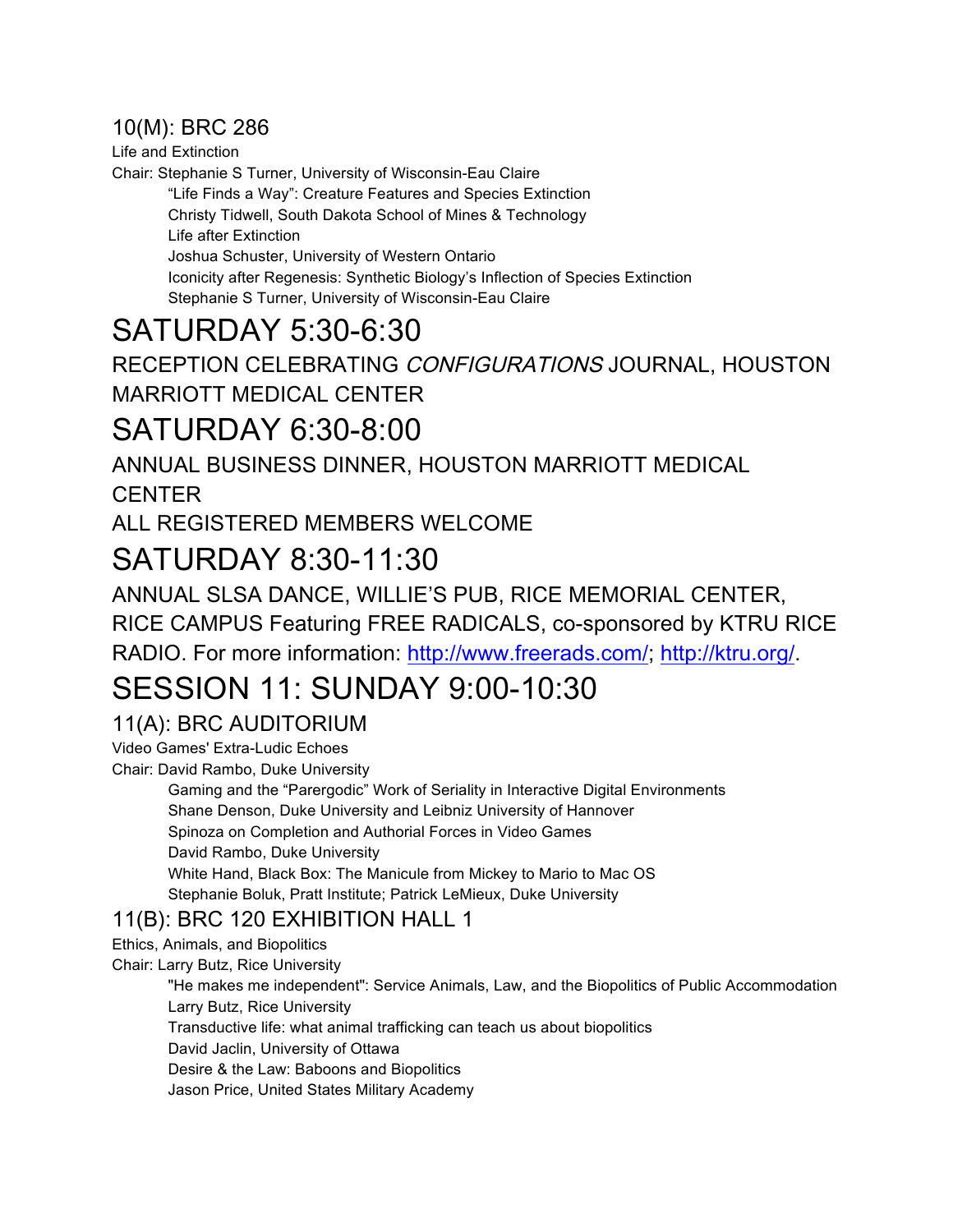## 11(C): BRC 120 EXHIBITION HALL 2

In the Shadow of DARPA: Artistic Avant-Gardes and the Military

Chairs: Meredith Tromble, San Francisco Art Institute and Charissa Terranova, University of Texas, Dallas

Conflicted: Contemporary Artists and Defense Technologies Meredith Tromble, San Francisco Art Institute Geometric Abstraction in the Dustbin of History Charissa Terranova, University of Texas, Dallas The Abstract Expressionist School of Midcentury Mathematics Alma Steingart, Harvard University

## 11(D): BRC 10TH FLOOR CONFERENCE ROOM 1003

Papers from the Society for the Study of Biopolitical Futures (VI): Apparatuses and Assemblages Chair: Antoine Traisnel, University of Michigan

Crafty Care: From Biopolitics to Eco-Technics

Silvia Cernea Clark, Brown University

Émile Durkheim's Sociology of Energy

Lynn Badia, University of Alberta

Jakob von Uexküll, Chronophotography, and the Discrete Subject of Biopolitics

Antoine Traisnel, University of Michigan

#### 11(E): BRC 106 BREAK OUT ROOM

Biopolitics and Ecology (II): Assemblages of the Living and Non-Living

Chair: Devin Griffiths, University of Southern California

Darwin's Orchids and the Contrivance of Ecopolitics Devin Griffiths, University of Southern California Ecologies of the Long Take Amy Rust, University of South Florida Life and Death by a Haitian Hydroelectric Dam Kieran Murphy, University of Colorado-Boulder

## 11(F): BRC 280 LECTURE HALL

Looking for a Home: Publishing Media Objects

Chair: Helen J. Burgess, North Carolina State University

I ? E-Poetry Leonardo Flores, U of Puerto Rico Intimate Media Craig Saper, UMBC Radicant Publishing for Para-academic Rogues Eileen A. Joy, Punctum Books

## 11(G): BRC 172 CONFERENCE ROOM

Figures of the Juridico-Political (IV): "Life," Race, Species Chair: Shamim Hunt, The University of Texas at Dallas Indigenous Biopolitics in Canada: Land/Body/Power Marc Andre Fortin, University of Sherbrooke Life, species, and the philosophical biopolitics of Hannah Arendt Shamim Hunt, The University of Texas at Dallas Techniques of (De)Subjectivity in Agamben Kelly Kawar, University of Bonn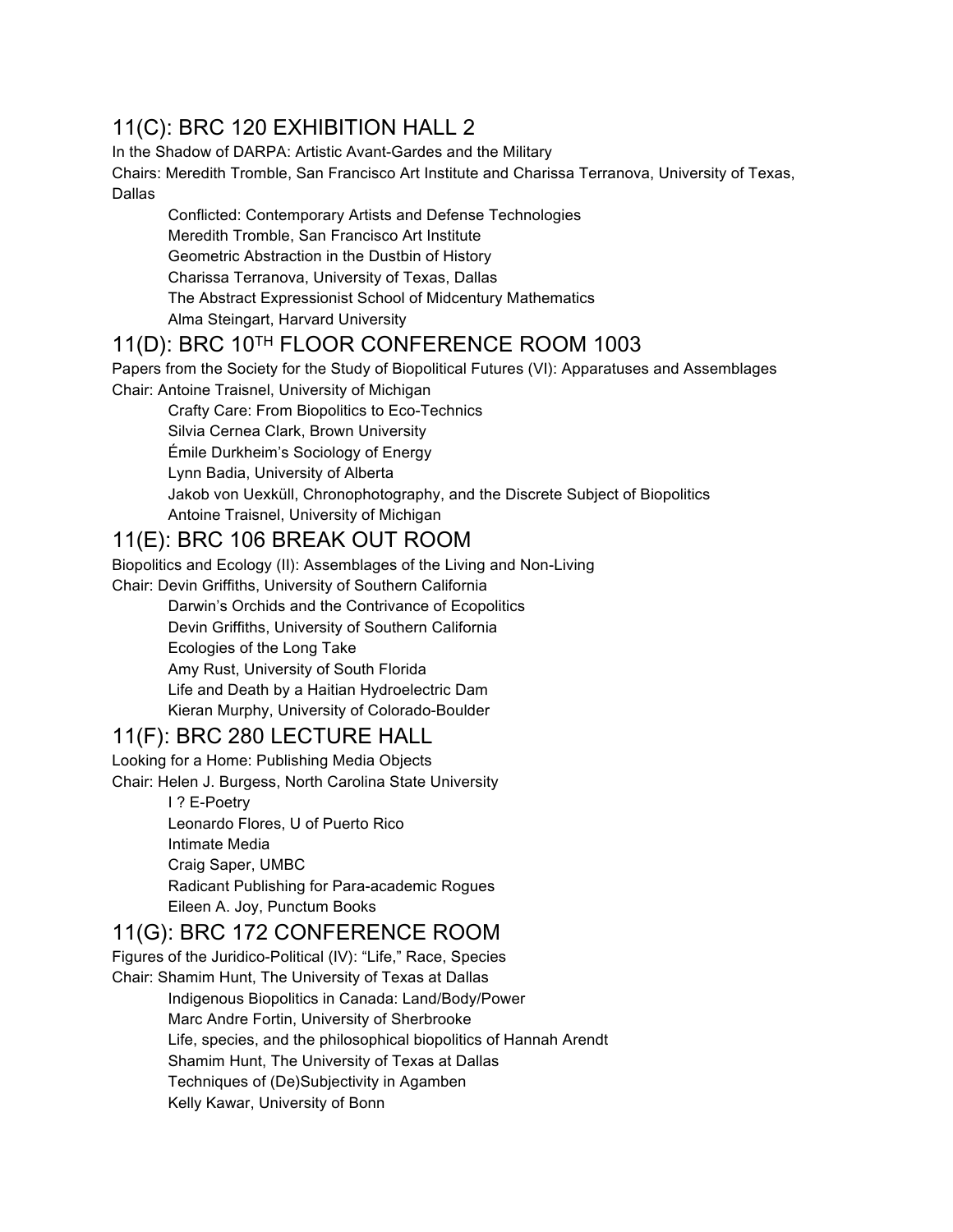## 11(H): BRC 1OTH FLOOR SEMINAR ROOM 1060A

The Governmentality and Media of Survival

Chair: Christoph Engemann, Leuphana University Lüneburg

Areas of Invulnerability. From Survival to Resilience Isabell Schrickel, Leuphana University Lüneburg Frozen Arche Noahs – Cryopreservation and Cryobanking as Media of Survival Stefan Höhne, Technical University, Berlin Alexander Friedrich, Technical University of Darmstadt Networks as survival machines Christoph Engemann, Leuphana University Lüneburg

#### 11(I): BRC 1OTH FLOOR SEMINAR ROOM 1060B

Writing "Life" (VI): Writing Science

Chair: Meredith Farmer, Wake Forest University

Post-Human Physics: L. L. Whyte and Modernist Culture After Relativity Andrew Logemann, Gordon College Revolution or Convolution? Critical Neuroscience, Literature and the Struggle for the Lifeworld Romén Reyes-Peschl, University of Kent "Death Trellised Life": Melville and the model of early organic chemistry Meredith Farmer, Wake Forest University Pseudoscience and Vulnerable Bodies in Joyce's Portrait of the Artist as a Young Man Jason Coats, Virginia Commonwealth University

#### 11(J): BRC 282

Epigenetics and Mereotopology

Chairs: Anna Neill, University of Kansas; Paul Outka, University of Kansas Epigeneticization, or the Cultural Logic of Contemporary Biopower Derek Lee, The Pennsylvania State University Epigenetics: Materialism and Agency Anna Neill, University of Kansas; Paul Outka, University of Kansas Whitehead's Mereotopology: Randomness, Evolutionary Time and Protein P53 Steven J. Oscherwitz, Independent

## 11(K): BRC 284

Biopolitics and Foodways

Chair: Christina Stephens, UNC-Chapel Hill

Got Hormones?: Fearing Transsexual Reproductive Ecocatastrophe in the Nation's Milk, Meat, and Mammals Bailey Kier, University of Maryland Affirmative Biopolitics: Reconsidering Chicken Slaughter in The Passion Christina Stephens, PhD Candidate UNC-Chapel Hill Reading the End with Marianne Moore: Fishery Collapse and Sensing "A Grave" Iemanja Brown, The Graduate Center, CUNY

#### 11(L): BRC 285

Biopolitics After the Zombie Apocalypse (I): Systems and Structures

Chair: Lissette Lopez Szwydky, University of Arkansas

Apocalyptic Plagues and Internal Exiles: The Biopolitical Futures of Zone One and La Peste Greg Clinton, Stony Brook University (SUNY)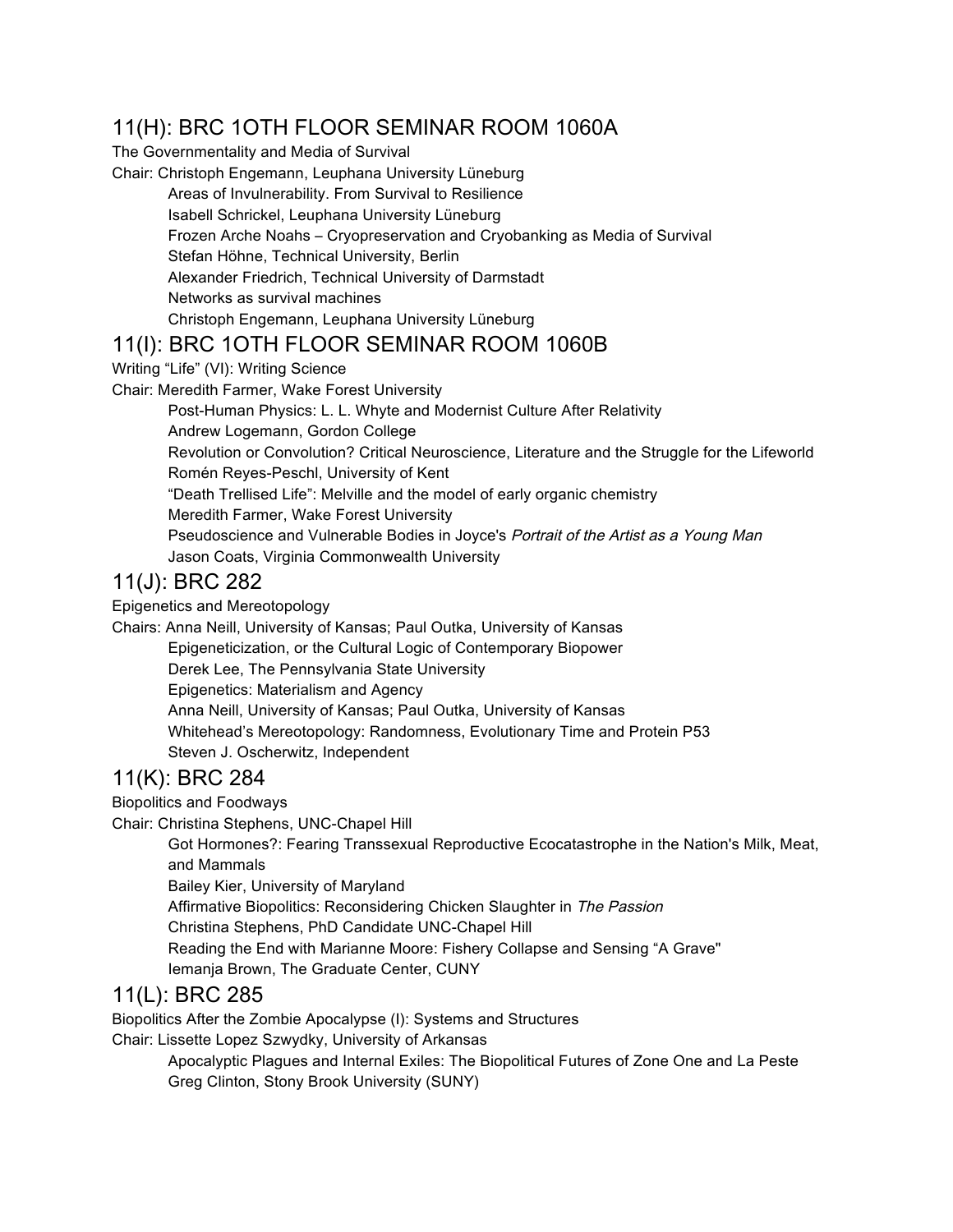Life in (Un)Death: In the Flesh, the Medicated Undead, and the Limits of the Biopolitical Adam Haley, Penn State University

Idiom Changes Everything: The Post-Apocalyptic Possibilities of Biopoetics in Pontypool Geffrey Davis, University of Arkansas

After Capitalism, After Communism: New Biopolitical Paradigms from Cuba in Juan de Los Muertos (Juan of the Dead)

Lissette Lopez Szwydky, University of Arkansas

#### 11(M): BRC 286

A Feeling for the Organism (I)

Chairs Ada Smailbegovic and Steven Swarbrick, Brown University

The Violence of the Frame: Image, Animal, Interval in Lars von Trier's Nymphomaniac Steven Swarbrick, Brown University

Among Dynamic Particulars: Poetic Ethologies of Non-Human Textures of Feeling Ada Smailbegovic, Brown University

Subjectivity Out of Style: Affect Theory and Science Studies

Adam Frank, University of British Columbia

# SESSION 12: SUNDAY 11:00-12:30

## 12(A): BRC AUDITORIUM

Extinction Studies: Life and Death in the Anthropocene

Chair: Thom van Dooren, University of New South Wales

Interfaces of Felidae and Extinction: 'Victim' and 'Cause'

Jeffrey Bussolini, CUNY Staten Island, and Ananya Mukherjea, CUNY Staten Island

Ethopolitics Against Extinction

Matthew Chrulew, Curtin University

Biodiversity and Behavioral Agency: On the 'Letting Die' of a Phenomenon

Brett Buchanan, Laurentian University

The Unwelcome Crows: Hospitality in the Anthropocene

Thom van Dooren, University of New South Wales, Australia

#### 12(B): BRC 120 EXHIBITION HALL 1

Modes of Embodiment (III): Perceptions of/as the Virtual Body Chair: David Mesplé

> The Media of Life: Le Vivant et L'Artificiel by Vilém Flusser Rodrigo Martini Paula, Rice University Performing the Virtual Normative Body David Mesplé, Texas Tech University A "Seecular" Project at the Institute of Neuroscience Hannes Bend, University of Oregon

#### 12(C): BRC 120 EXHIBITION HALL 2

"A Cyborg Manifesto" at 30: (Re)considerations

Chair, Emily Lyons, University of Arizona

The "Manifesto for Cyborgs" 30 Years On: Rethinking Cyborgs, Feminism and Technoscience after the Twentieth Century

Thao Phan, University of Melbourne

On Cyborg Placentas and Organ Technologies

Sara DiCaglio, Pennsylvania State University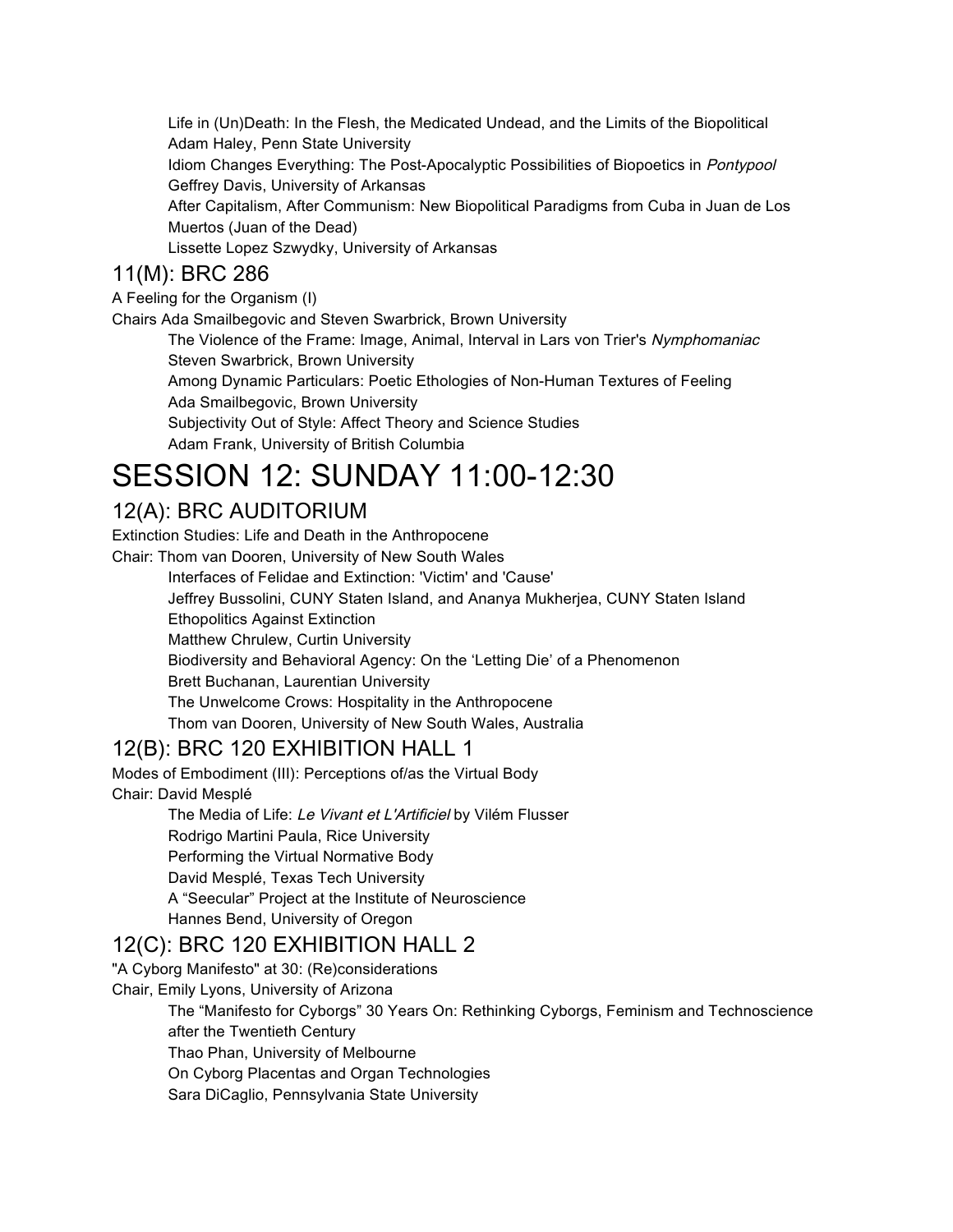The Anthropocenic Cyborg in Notley's Descent of Alette Kristin George Bagdanov, Colorado State University Cyborg Sensoriums Sumita Chakraborty, Emory University

## 12(D): BRC 10TH FLOOR CONFERENCE ROOM 1003

Papers from the Society for the Study of Biopolitical Futures (VII): Cultures of Control Chair: Frida Beckman, Stockholm University

Control, Conspiracy, and Cognitive Mapping Frida Beckman, Stockholm University The Paranoid Style of American Liberalism Gregory Flaxman, University of North Carolina Who's Counting? Ron Broglio, Arizona State University

#### 12(E): BRC 106 BREAK OUT ROOM

The New Davy: Romantic Life, Matter, and Aesthetics Chair: Kurtis Hessel, University of Colorado at Boulder

Affect and Event in Humphry Davy's Consolations in Travel Allison Dushane, University of Arizona Chemical Poetics: Humphry Davy and the Aesthetics of Nitrous Oxide Experimentation Nese Devenot, University of Pennsylvania Reading Multi-Modal Texts: Humphry Davy as Case Study Emily Stanback, University of Southern Mississippi Romanticism on Acid: Corroding the Enlightenment Kurtis Hessel, University of Colorado at Boulder

## 12(F): BRC 280 LECTURE HALL

## Figures of Biopolitics

Chair: Alastair Hunt, Portland State University Lyric Afterlife, or What Emily Dickinson Teaches Us About 9/11 Stephanie Youngblood, Tulsa Community College Political Animals Alastair Hunt, Portland State University Vulnerable Bodies, Normalizing Worlds: Consent in the Age of Biopolitics Matthias Rudolf, University of Oklahoma

## 12(G): BRC 172 CONFERENCE ROOM

Biopolitics and Ecology (III): Neoliberalism, Catastrophe, and Resilience Chair: Miranda Butler, University of California, Riverside

> Impermaculture: Rhetorics of Resilience Trey Conner, University of South Florida, St. Petersburg Nature in the Echo of Disaster: The Politics of Representing Java's Mud Island Phillip Drake, University of Kansas A Canticle for Benjamin: The Radioactive Decay of History and its Redemption through the WIPP Permanent Markers Project Miranda Butler, University of California, Riverside

## 12(H): BRC 1OTH FLOOR SEMINAR ROOM 1060A

Infrastructure After Intelligibility: Opacity and Non-Sovereignty in New Media Chair: James Hodge, Northwestern University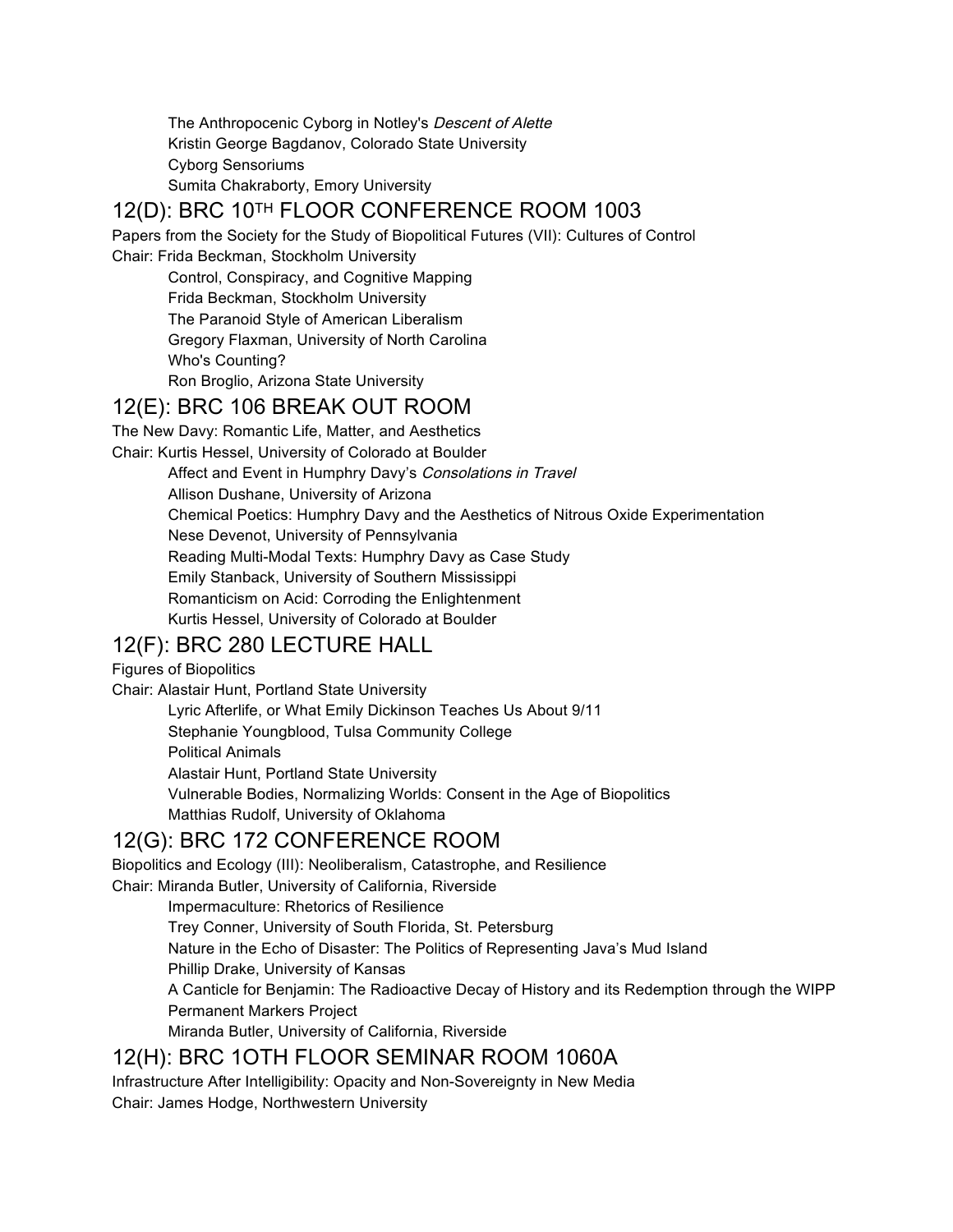Against Feedback James Hodge, Northwestern University Critiquing the "Digital Ecosystem": The Deep Web in Contemporary Art Jeff Scheible, SUNY Purchase Dark Liquidity: The Scene of Global Finance Brooke Belisle, SUNY Stony Brook The Distribution of the Habitual Scott Richmond, Wayne State University

### 12(I): BRC 1OTH FLOOR SEMINAR ROOM 1060B

Body as Politic in Art & Theory

Chair: Vivian Sming, Independent

Sick Woman Theory Johanna Hedva, Independent Towards a More Vulnerable Thought Chandler McWilliams, UCLA In Love We Trust Vivian Sming, Independent

## 12(J): BRC 282

Science and Interspecies Relations

Chair: Michael Lundblad, University of Oslo

Eve Sedgwick's Cats: Suspicious Readings and the Biopolitics of Terminal Illness Michael Lundblad, University of Oslo Some (Dis)Assembly Required: Animal Specimens in Thomas Jefferson and John James

Audubon

Julie McCown, University of Texas at Arlington

Sharing knowledge? The biopolitics of interspecies relations in work and science Fröydi Laszlo, 284 Publishers

#### 12(K): BRC 284

Biopolitics Before "Biopolitics" (IV): Imagining Forms, Biopolitical Formations--Literary Genres and Animal Communities in Pre-Modern England

Chair: Debapriya Sarkar, Hendrix College

Arcadian Zoopoetics

Karen Raber, University of Mississippi

- Deforming Tragedy: Animal Life and the Romance of Disruption in The Tempest
- Debapriya Sarkar, Hendrix College

What Do Shepherds Know?: Spenser, Otium, and the Resistance of Politics

Michael C. Clody, University of Houston-Clear Lake

## 12(L): BRC 285

Biopolitics After the Zombie Apocalypse (II): Nature and Society

Chair: Lissette Lopez Szwydky, University of Arkansas

Postapocalypse as Post-Biopolitical Futurism

Connor Pitetti, Stony Brook University (SUNY)

Predictions of Posthuman Apocalypse: Reading Metaphors of Biopolitics in Narratives of

Anthropogenic Zombie Pandemic

Nathaniel Doherty, Stony Brook University (SUNY)